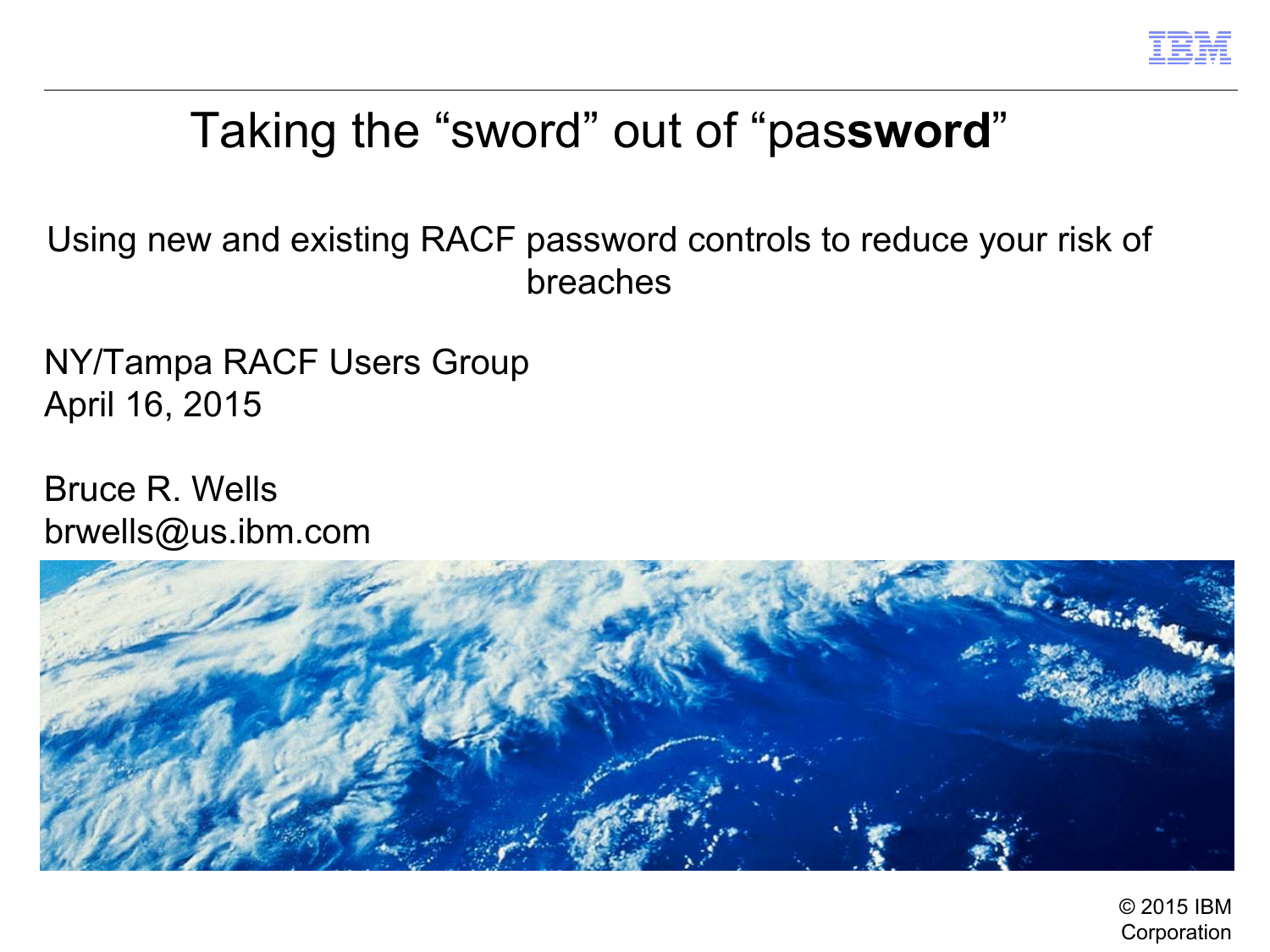# **Trademarks**

■ See url [http://www.ibm.com/legal/copytrade.shtml for a list of trademarks.](http://www.ibm.com/legal/copytrade.shtml)

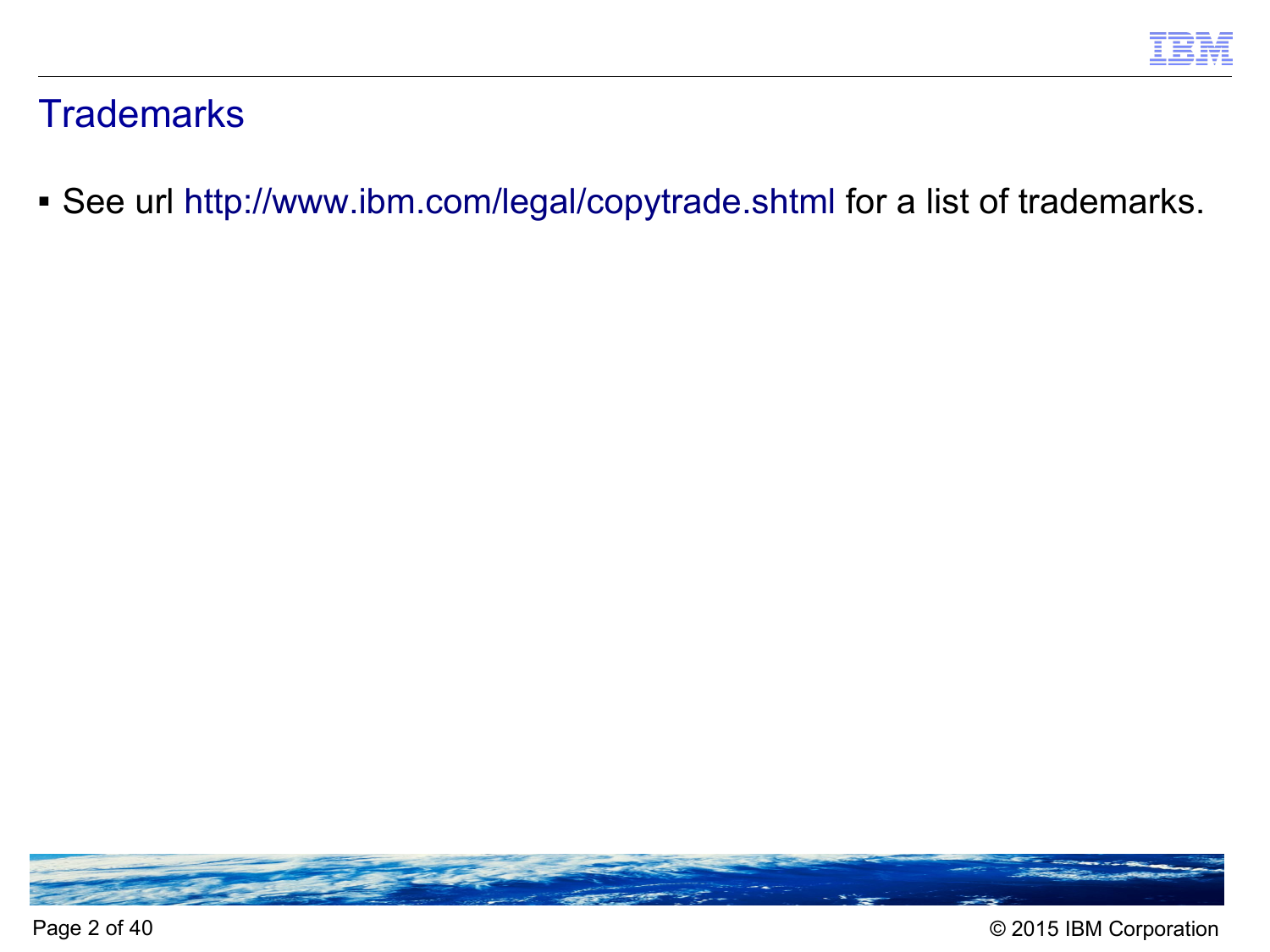

# Agenda

- Passwords are a problem
- The nature of offline password attacks
- What are the elements of an effective password policy?
- What makes a password weak or strong?
- **How can I implement my own password rules quickly?**

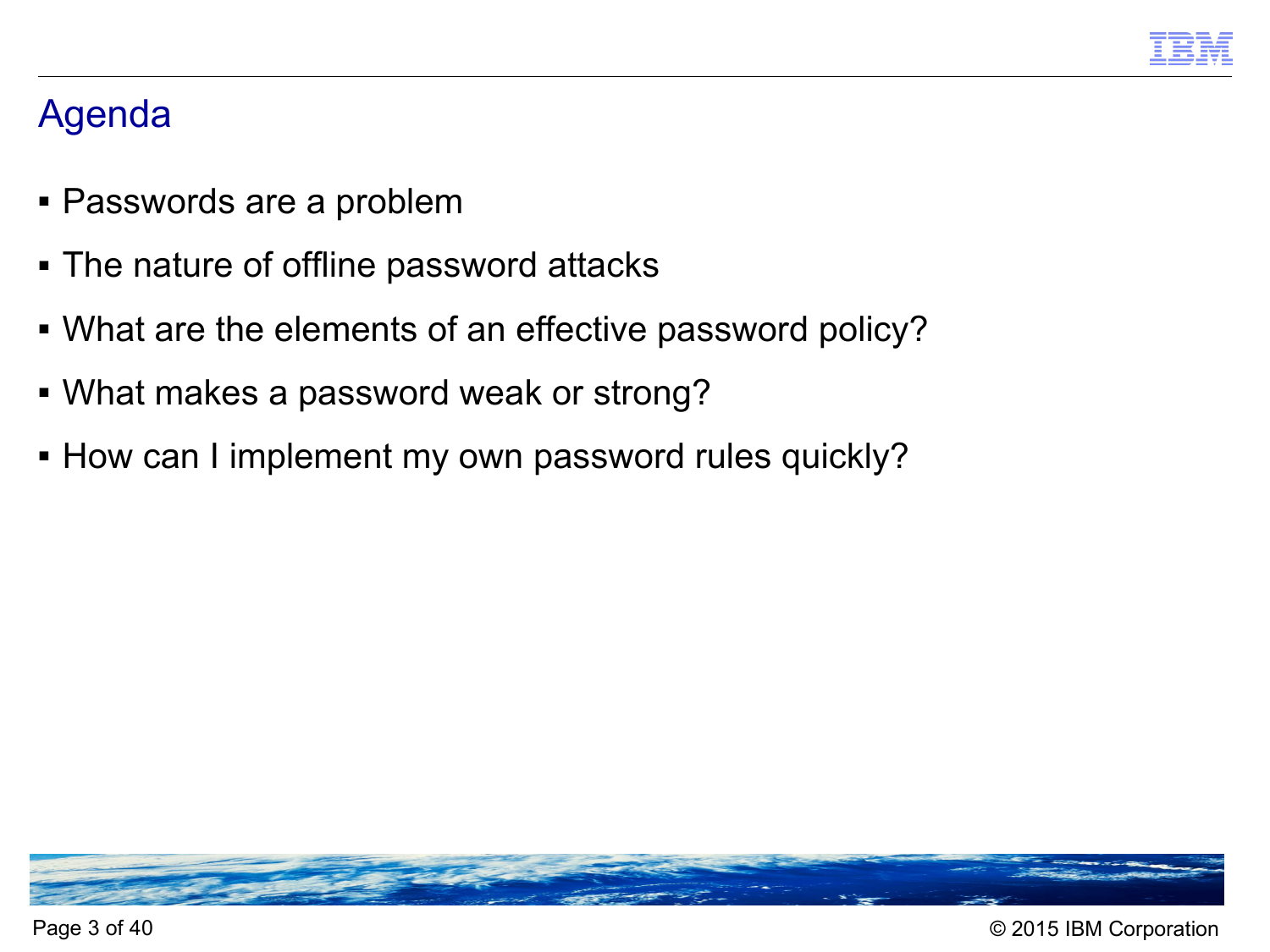# **Background**

- Despite increasing use of biometrics, digital certificates, tokens, etc, passwords are likely to be around for a long time still.
- Human nature makes us sloppy and lazy. The easier a password is to remember and to type, the more likely we are to use it.
- The easier a password is to remember, the more likely it is that somebody else is going to guess it.
- The harder a password is to remember, the more likely we are to write it down.

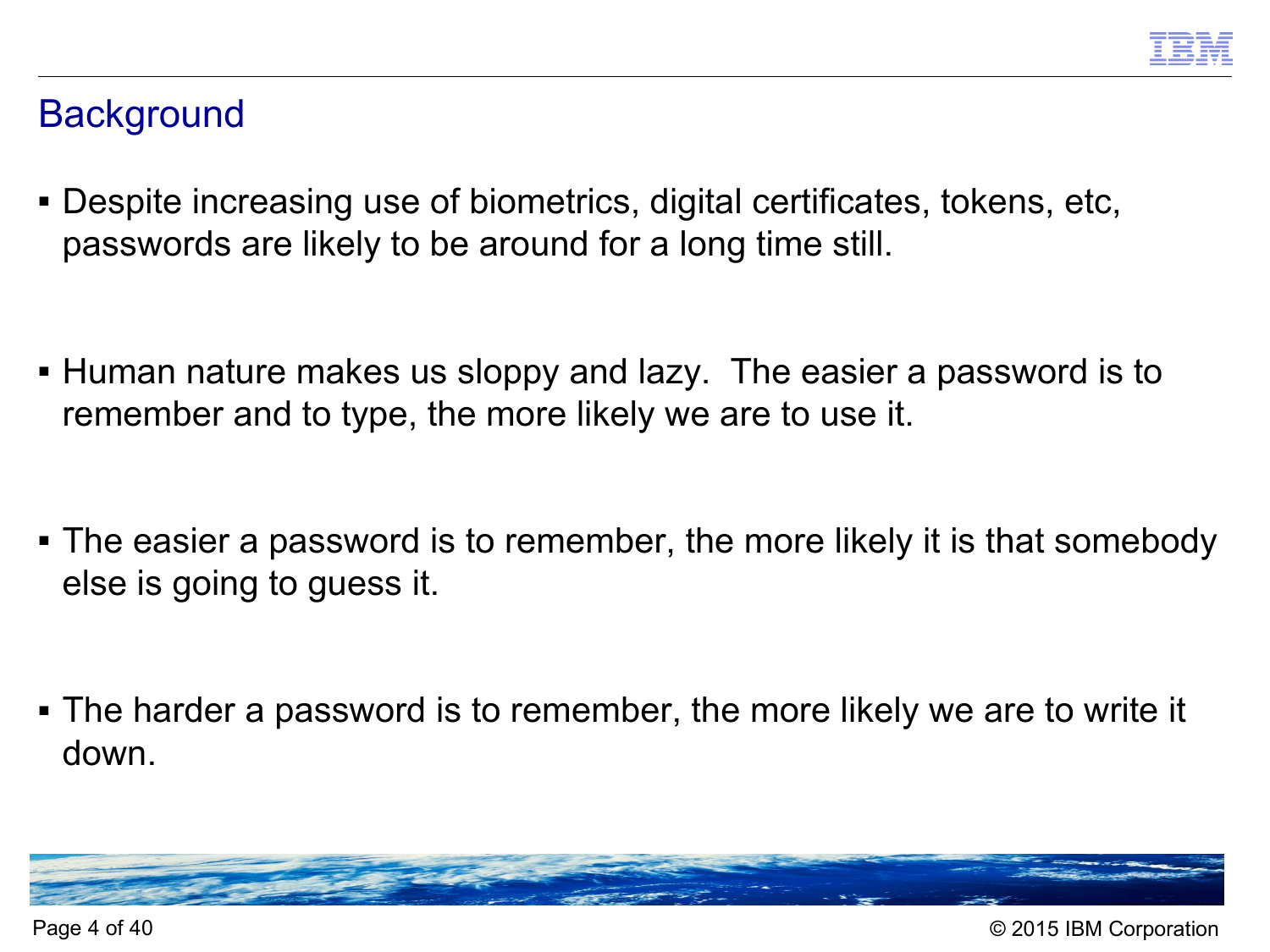

#### When you leave users to their own devices

■ They are going to choose bad passwords





Page 5 of 40 © 2015 IBM Corporation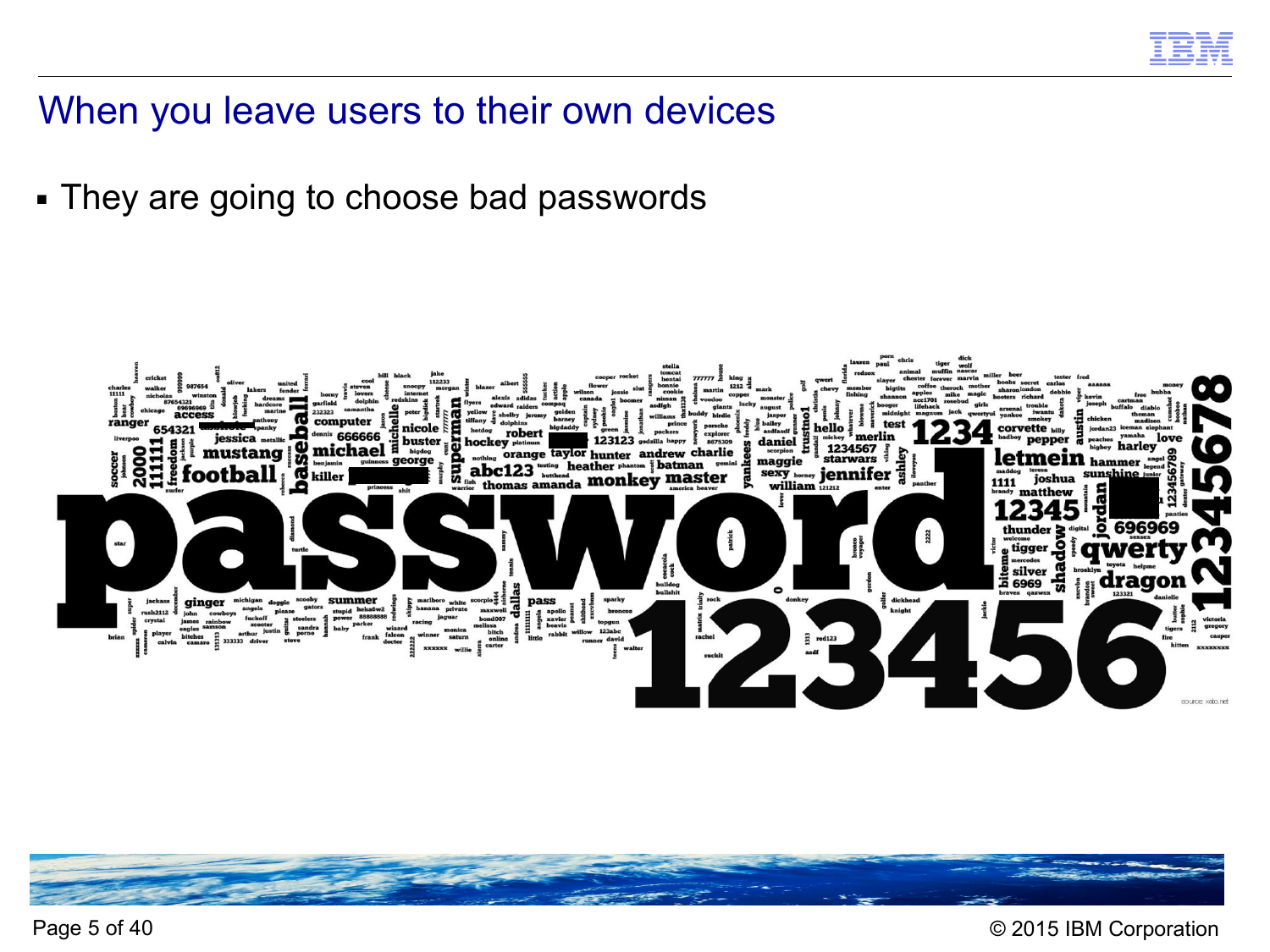

# When you leave users to their own devices

- They are going to choose bad passwords
- And use them on facebook, LinkedIn, Yahoo mail, etc
- And never change them
- And give them away



[https://www.youtube.com/watch?feature=player\\_embedded&v=opRMrEfAIiIFeb 23, 2015](https://www.youtube.com/watch?feature=player_embedded&v=opRMrEfAIiIFeb%2023,%202015)

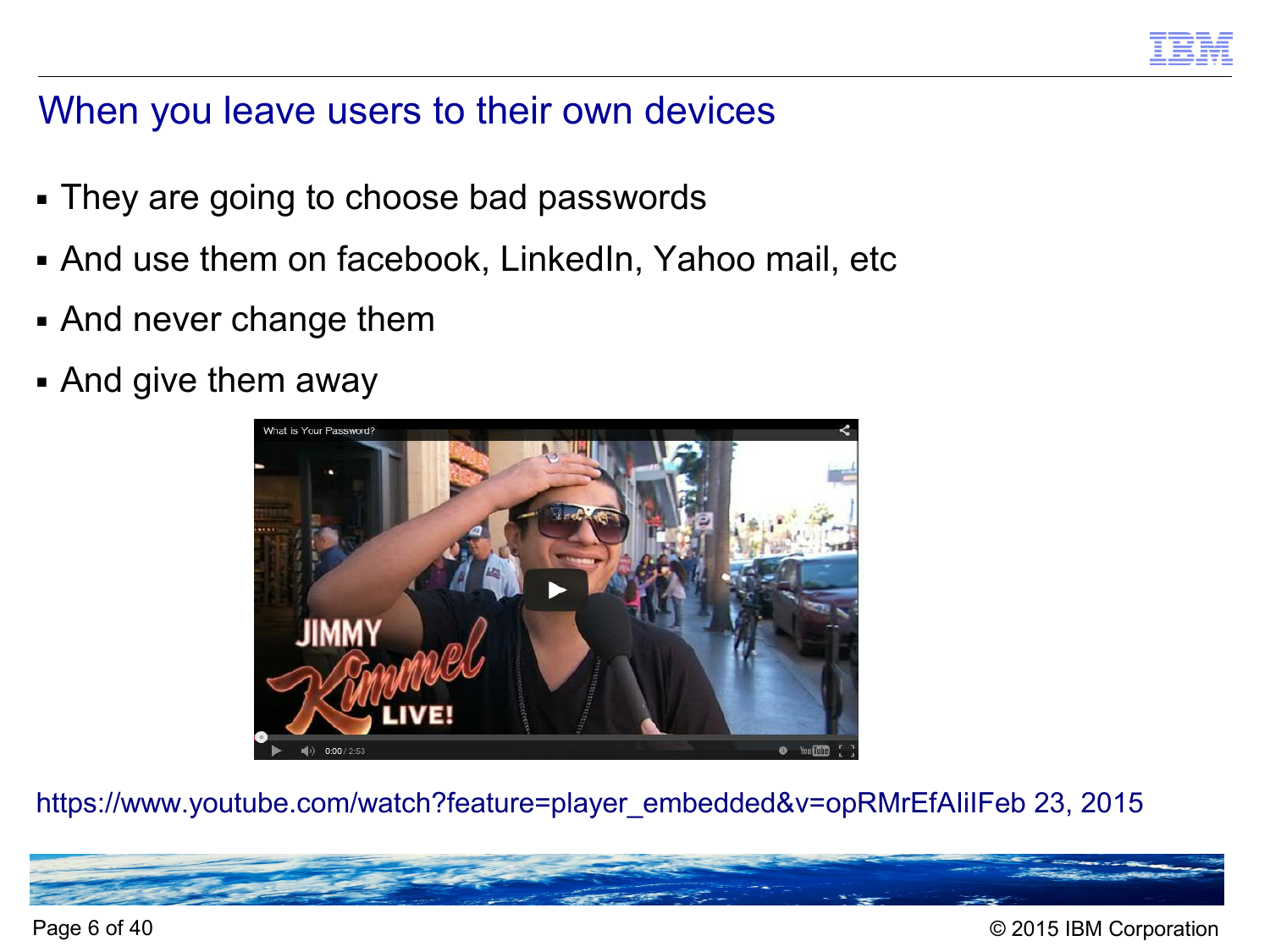

## Level set: what is an offline attack?

- Someone steals a password database, by
	- –Exploiting a software vulnerability
	- –Exploiting a misconfiguration
	- –Stealing/guessing credentials
	- –Being, or enlisting, a disgruntled insider
- Then attacks the hashed passwords at home using their own equipment. Access to host machine is not required once the password database is stolen.
- This does NOT go thru the normal login-process. It does not even have to run on the same operating system. There is no revocation mechanism involved.
- Speed is limited to available hardware.

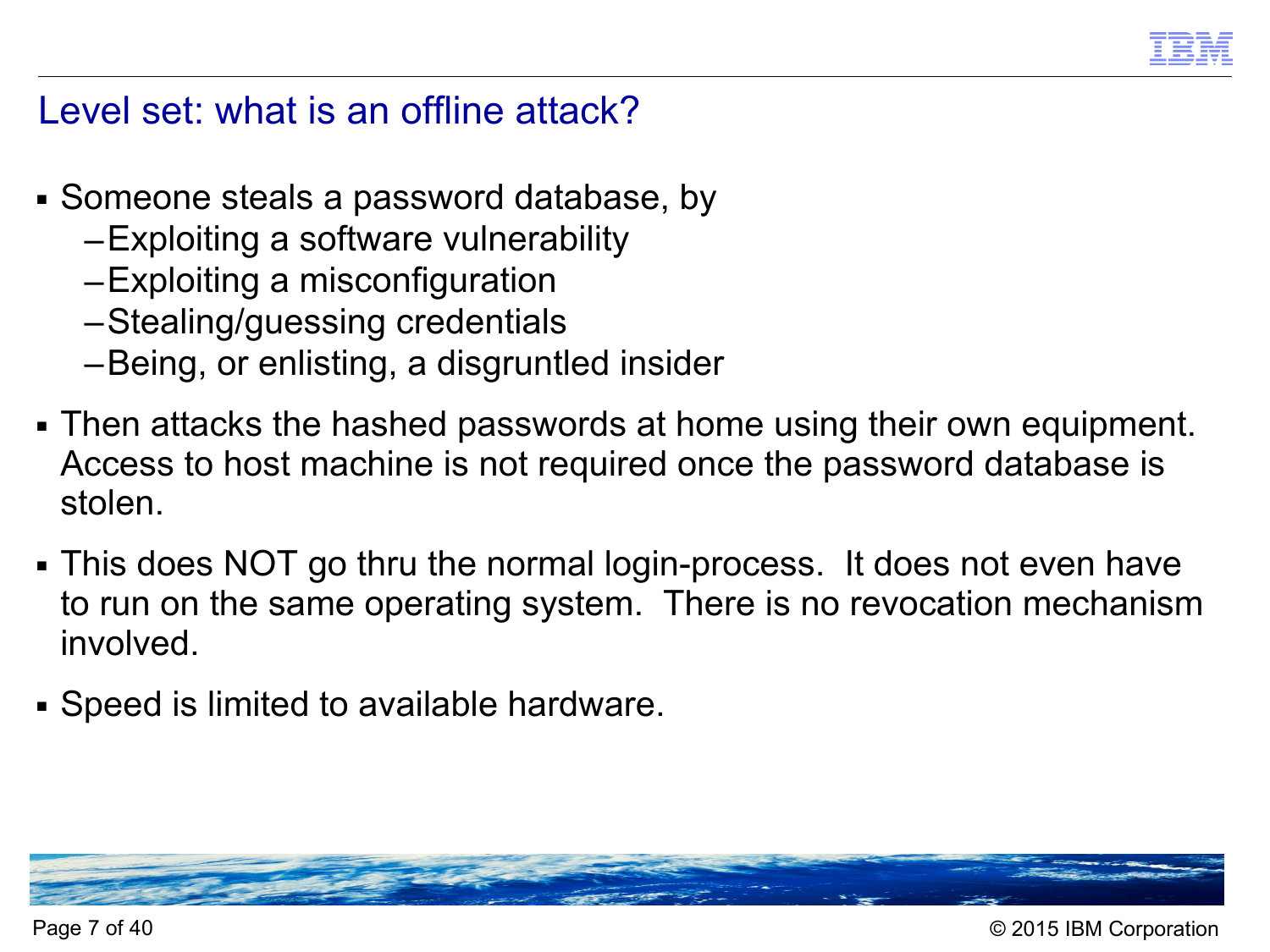

# How are password crackers trying to obtain passwords?

- Offline attacks employ the following strategies
	- –Dictionary
	- –Modified dictionary replacing O with 0, I with 1, s with  $\frac{1}{2}$ , etc
	- –Try lists of actual passwords stolen elsewhere
	- –Try popular patterns (Upper, 5 lowers, 2 digits and "!")
	- –Target individuals based on info obtained online (family/pet names, sports teams, employer, birthday, etc)
	- –Brute force, when all else fails

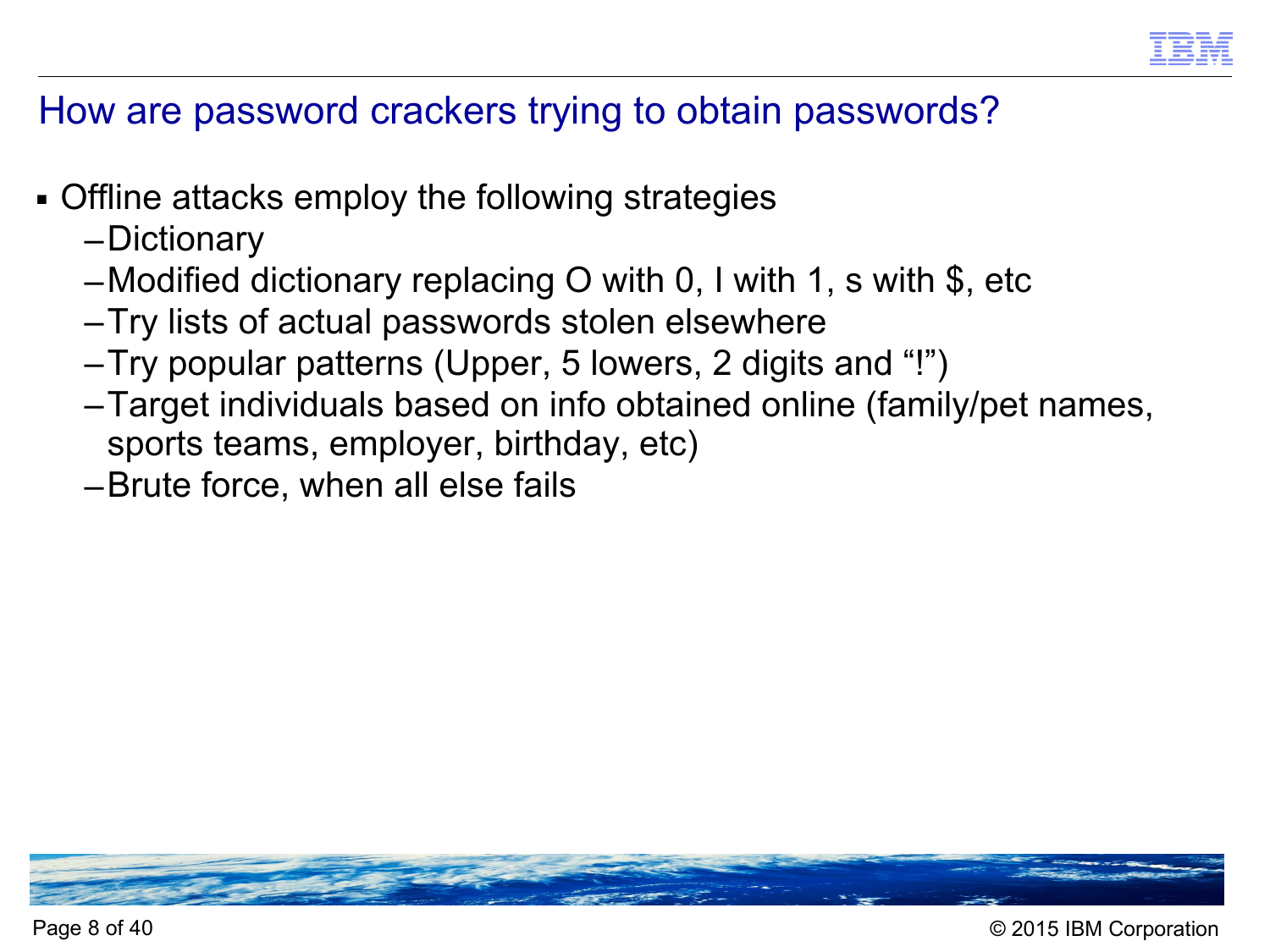

#### What resources are available to password crackers?

- Cheap powerful GPUs used in parallel. Advanced hardware is now available on a 'kid-with-summer-job' budget.
- ASICs (application-specific integrated circuit) and FPGAs (fieldprogrammable gate arrays)
- Botnets
- [Off the shelf software such as oclHashcat and John the Ripper](http://sectools.org/tag/pass-audit/) • JtR now has a RACF/DES feature!
- Freely available dictionaries, password lists, and "rainbow tables" (precomputed dictionary hashes used for fast brute-force attacking)

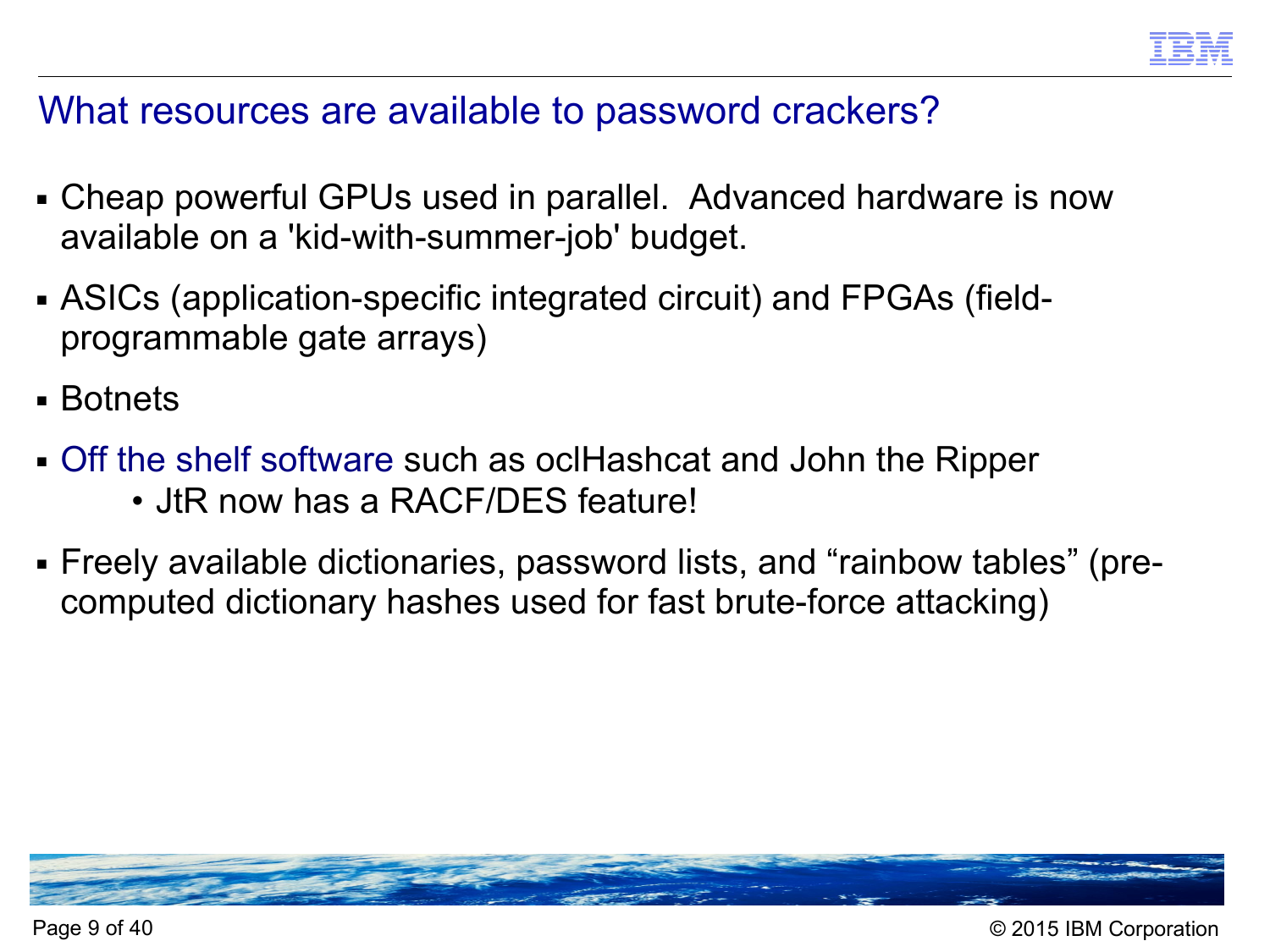

# What can you do as a security admin?

- Educate your users to
	- –not share or otherwise divulge passwords
	- –not use your RACF password on other sites
	- –not use discernible patterns even if they slip by the enforced rules
	- –Take a look at that "last access" message when you logon

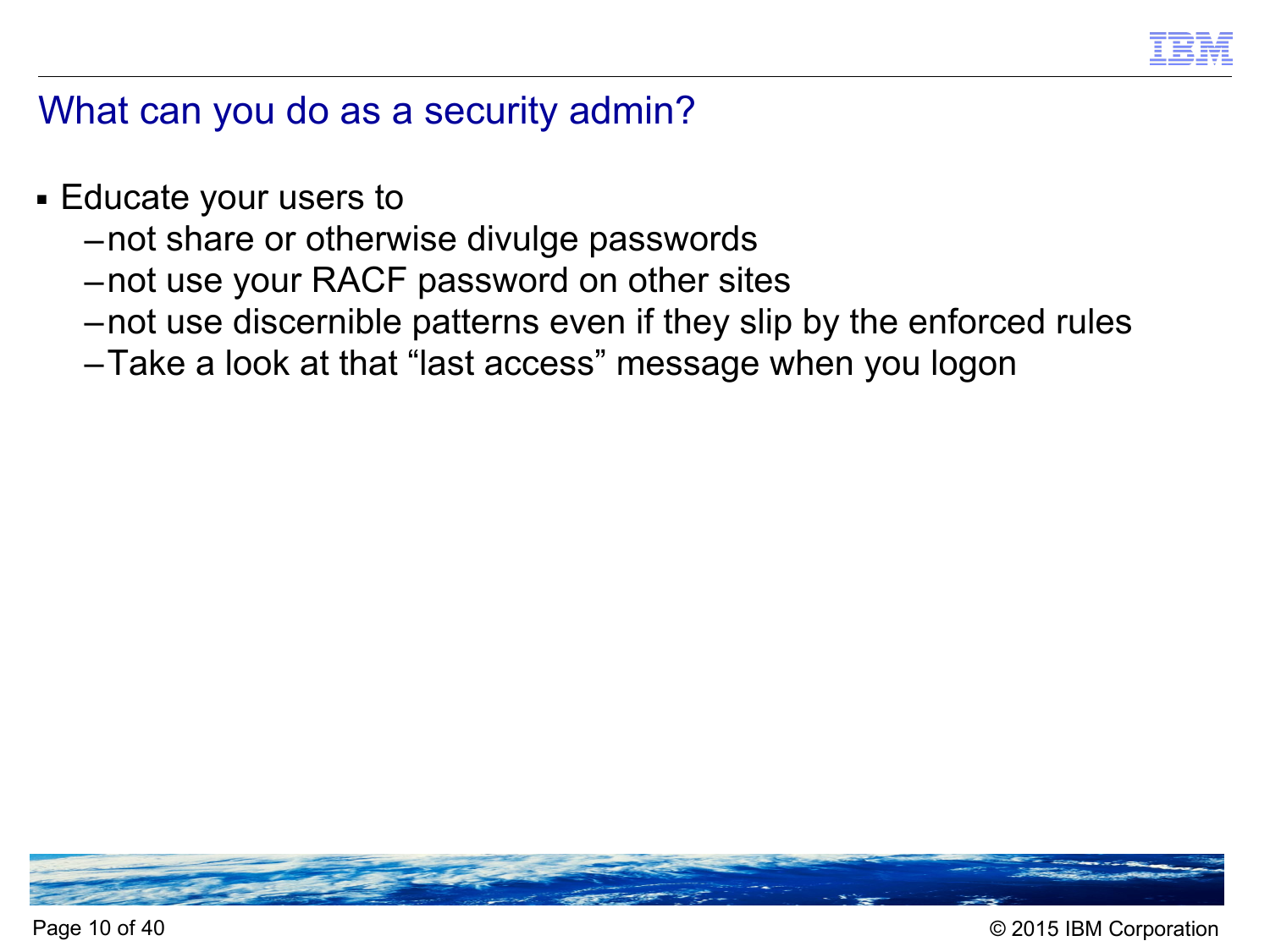

#### What can you do as a security admin? ...

- "Help" your users choose better passwords
	- –Assign password phrases where possible
	- –Implement history and a minimum change interval to prevent password reuse/cycling

```
SETROPTS PASSWORD(HISTORY(8) MINCHANGE(5))
```
- And make sure your reset procedure/software has no loopholes
- –When phrases are not possible, enable mixed case and special characters in passwords
- –Force a mixture of character types
- –Implement the Rexx-based sample new password exit

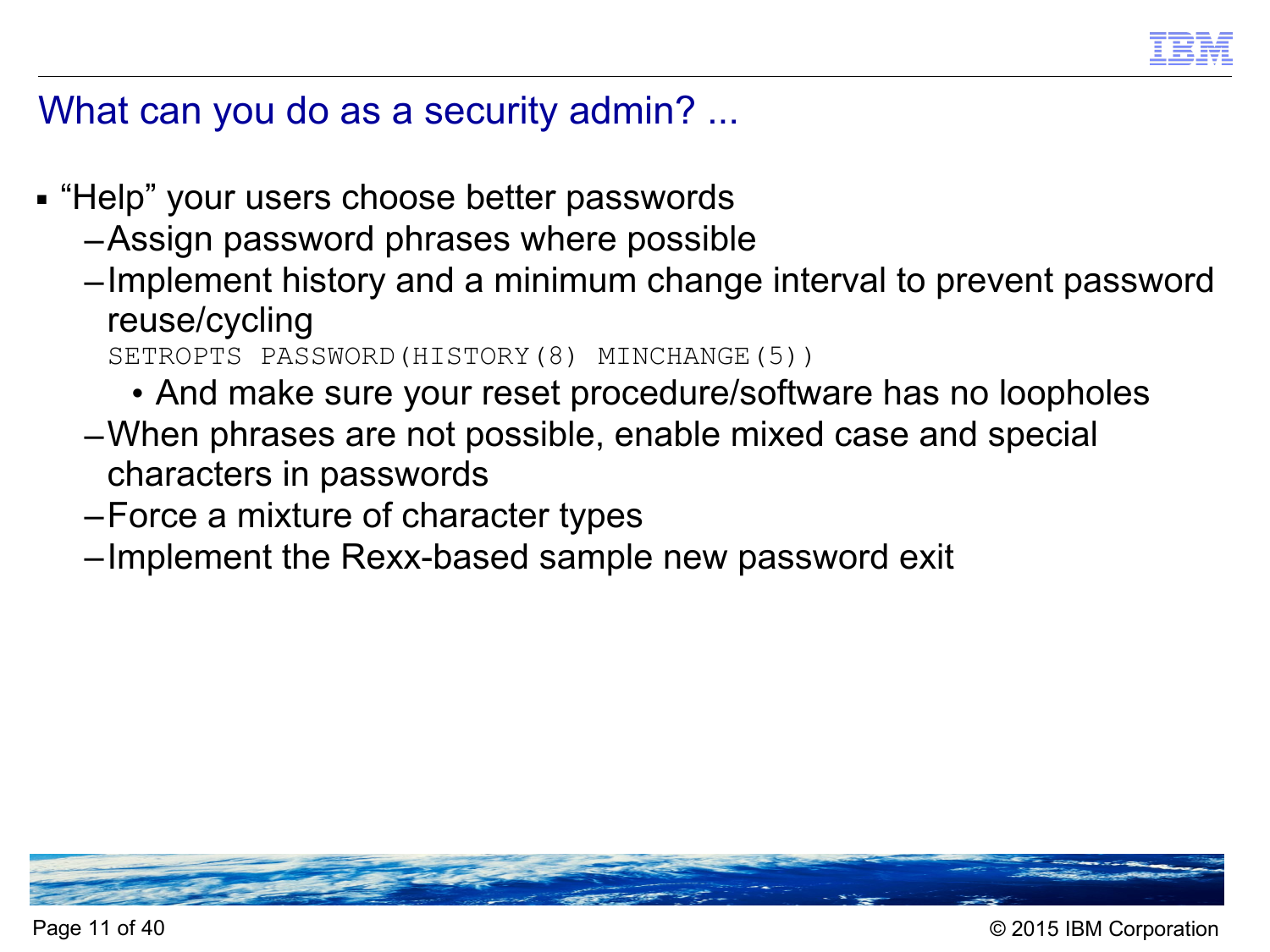

# What can you do as a security admin to thwart attackers?

- Carefully protect the RACF database and its copies and backups!
	- –(Almost) nobody needs READ access
	- –An insider with READ can perform an offline attack at their leisure
- Limit invalid password attempts to a very small number SETROPTS PASSWORD(REVOKE(3))
	- –At the risk of (possibly self-inflicted) DoS attacks
	- –Is your green-screen logon panel available on the internet? [http://mainframesproject.tumblr.com](http://mainframesproject.tumblr.com/)

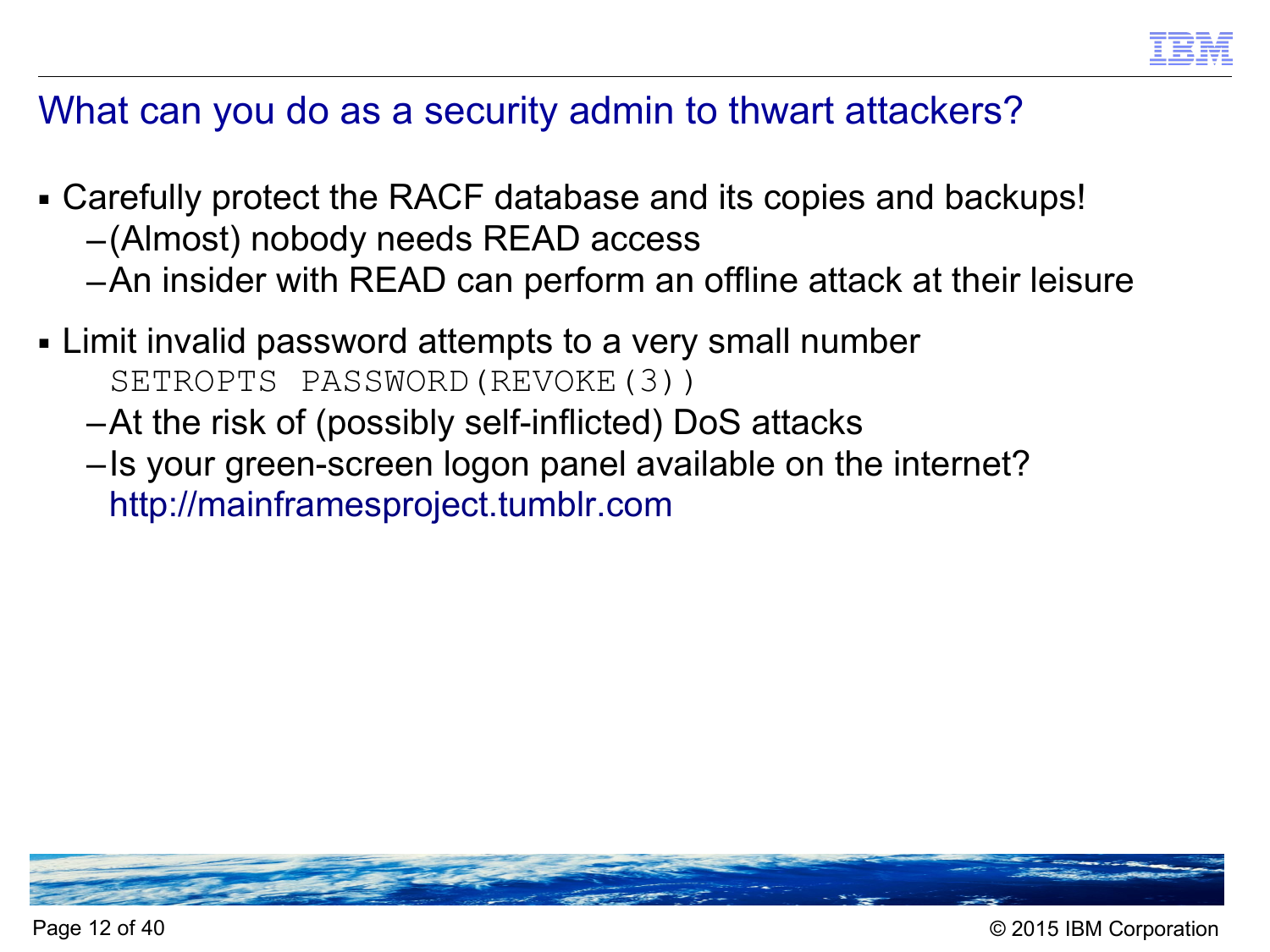

What can you do as a security admin to thwart attackers? ...

- Audit/pen-test your RACF database
	- –Password cracking tools are for white-hats also
	- –Use results to modify your password rules
- Embrace your paranoia: pretend an attacker has your database
	- –Enforce a password change interval shorter than the amount of time an attacker can reasonably crack a password

SETROPTS PASSWORD(INTERVAL(90))

- –[Do you know when you've been breached?](http://www.networkworld.com/article/2888273/many-attackers-lurk-undetected-for-months-then-pounce-study-finds.html)
- Enable strong password encryption

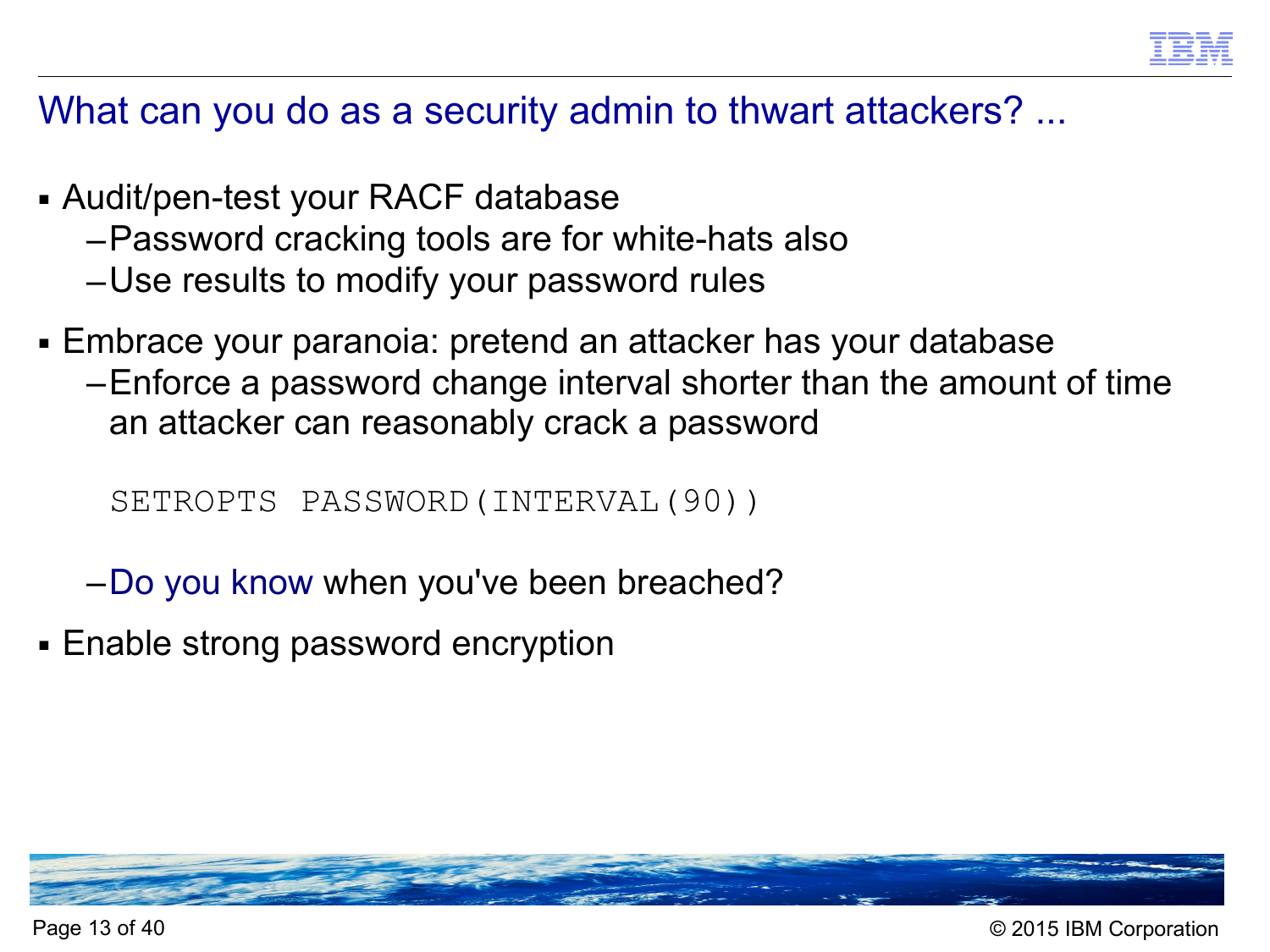

# Strong encryption: KDFAES!

- New algorithm available with OA43999
- 1) Start with:
	- DES hash for passwords
		- This step maintains upward compatibility in some cases
	- Clear-text password phrase
- 2) Append random text (salt)
	- This step defeats "rainbow tables"
- 3) Iteratively hash (SHA256) this text a (large) number of times to derive a 256-bit AES key
	- This step is intentionally slowing down an offline brute-force attack
- 4) Encrypt the RACF user ID with the AES key
	- This step appeases your auditors because you are using "an approved algorithm"

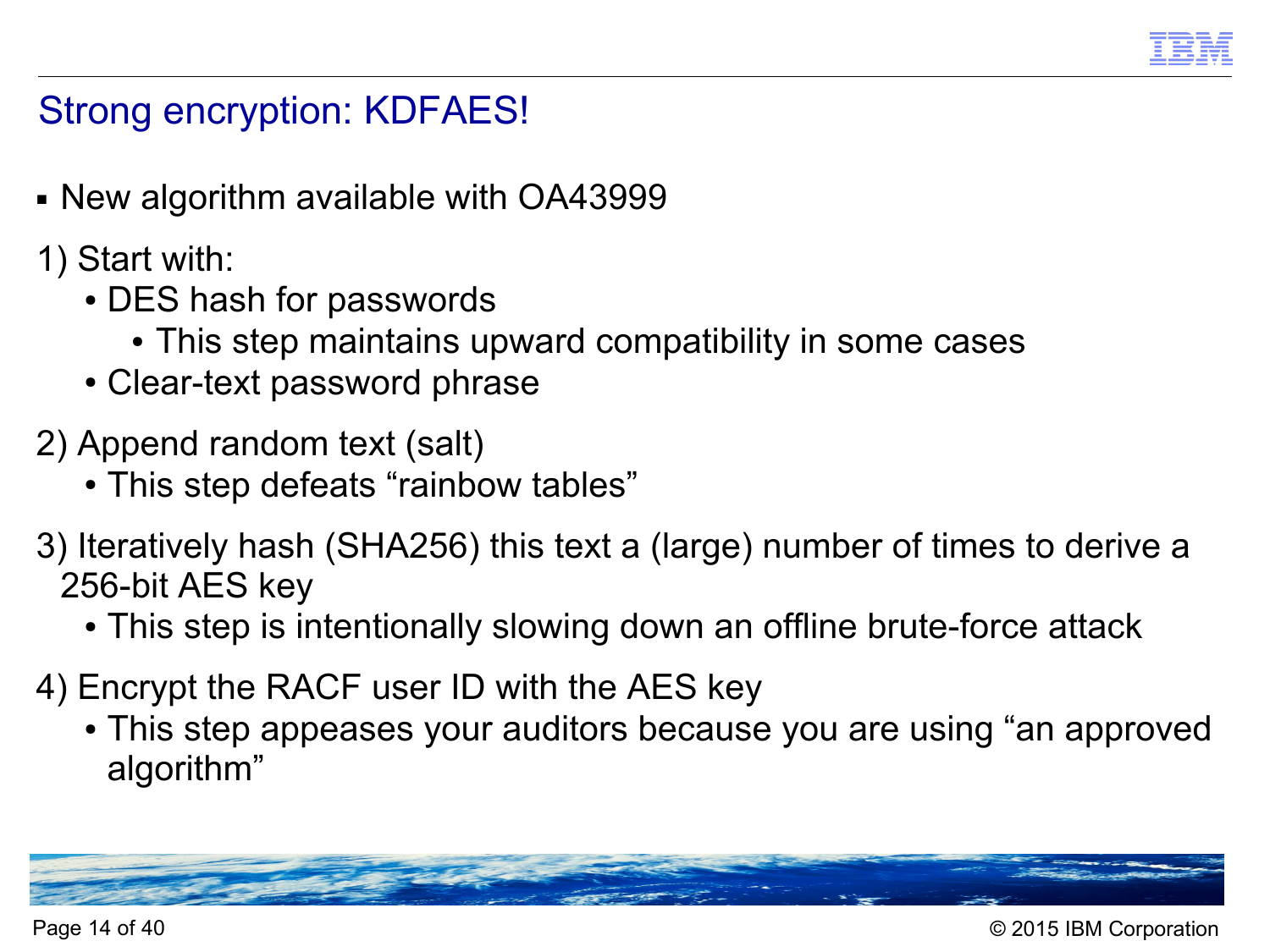

# Enabling KDFAES: Death to ICHDEX01! Long live SETROPTS!

- Enabling is easy (warning...read the planning considerations first!!!) SETROPTS PASSWORD(ALGORITHM(KDFAES))
- Seeing if it is enabled is easy!

SETROPTS LIST

PASSWORD PROCESSING OPTIONS:

 **THE ACTIVE PASSWORD ENCRYPTION ALGORITHM IS KDFAES** PASSWORD CHANGE INTERVAL IS 60 DAYS. PASSWORD MINIMUM CHANGE INTERVAL IS 3 DAYS. MIXED CASE PASSWORD SUPPORT IS IN EFFECT SPECIAL CHARACTERS ARE ALLOWED.

… …

- And with OA45608, the new RACF\_ENCRYPTION\_ALGORITHM Health Check reports the active algorithm



Page 15 of 40 © 2015 IBM Corporation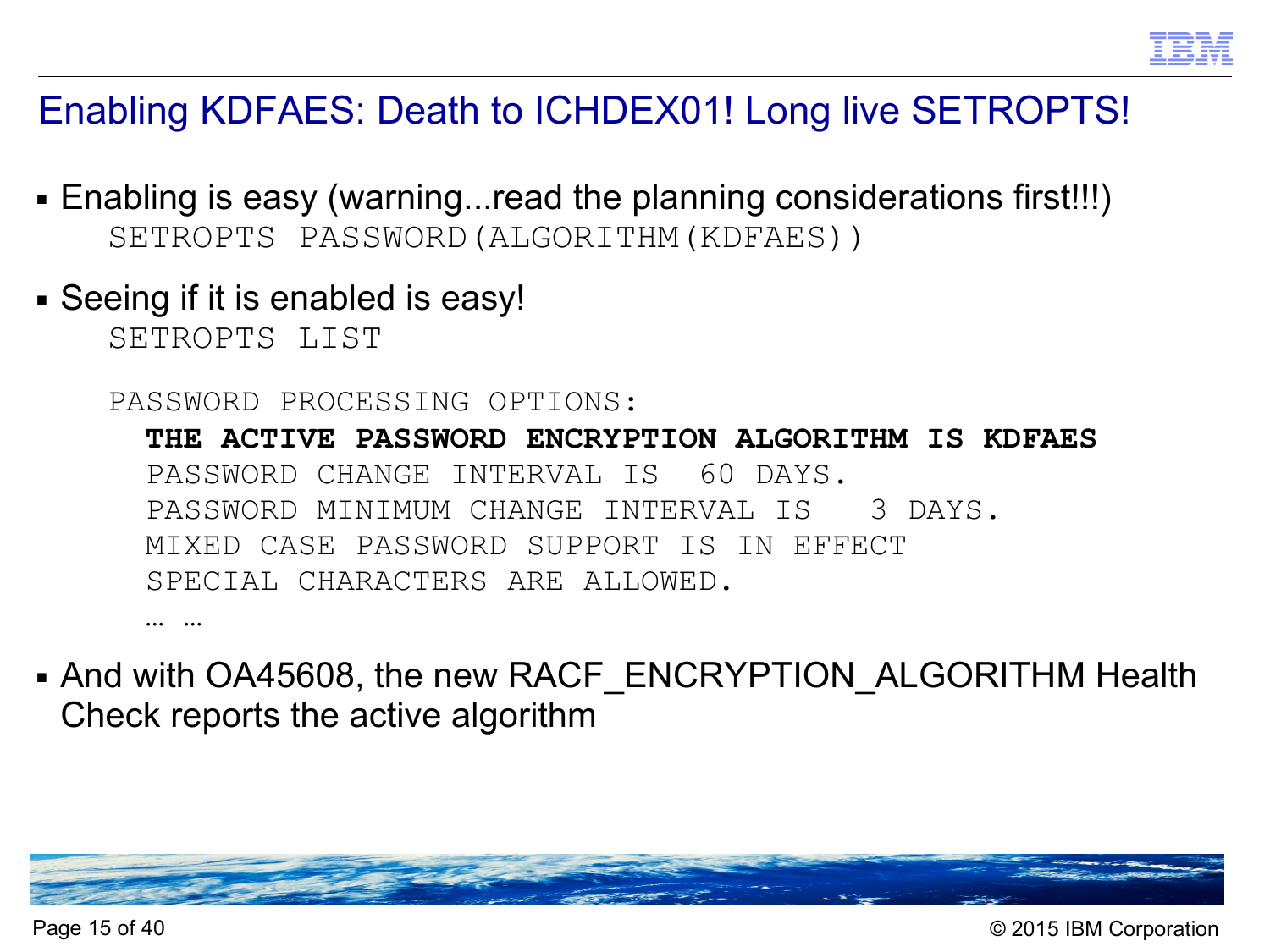

#### When KDFAES is activated

- Existing DES passwords will continue to be evaluated properly –There will be no fallback to masking during evaluation
- When next changed, KDFAES will be used
- If you are paranoid that somebody is **about** to steal your database, you can convert passwords and history to KDFAES without requiring any password changes!

```
ALTUSER STU PWCONVERT
```
–Or, to do it in bulk

SEARCH CLASS(USER) CLIST('ALTUSER ' ' PWCONVERT') NOLIST EX '*prefix*.EXEC.RACF.CLIST'

–Note: phrases and phrase history cannot be converted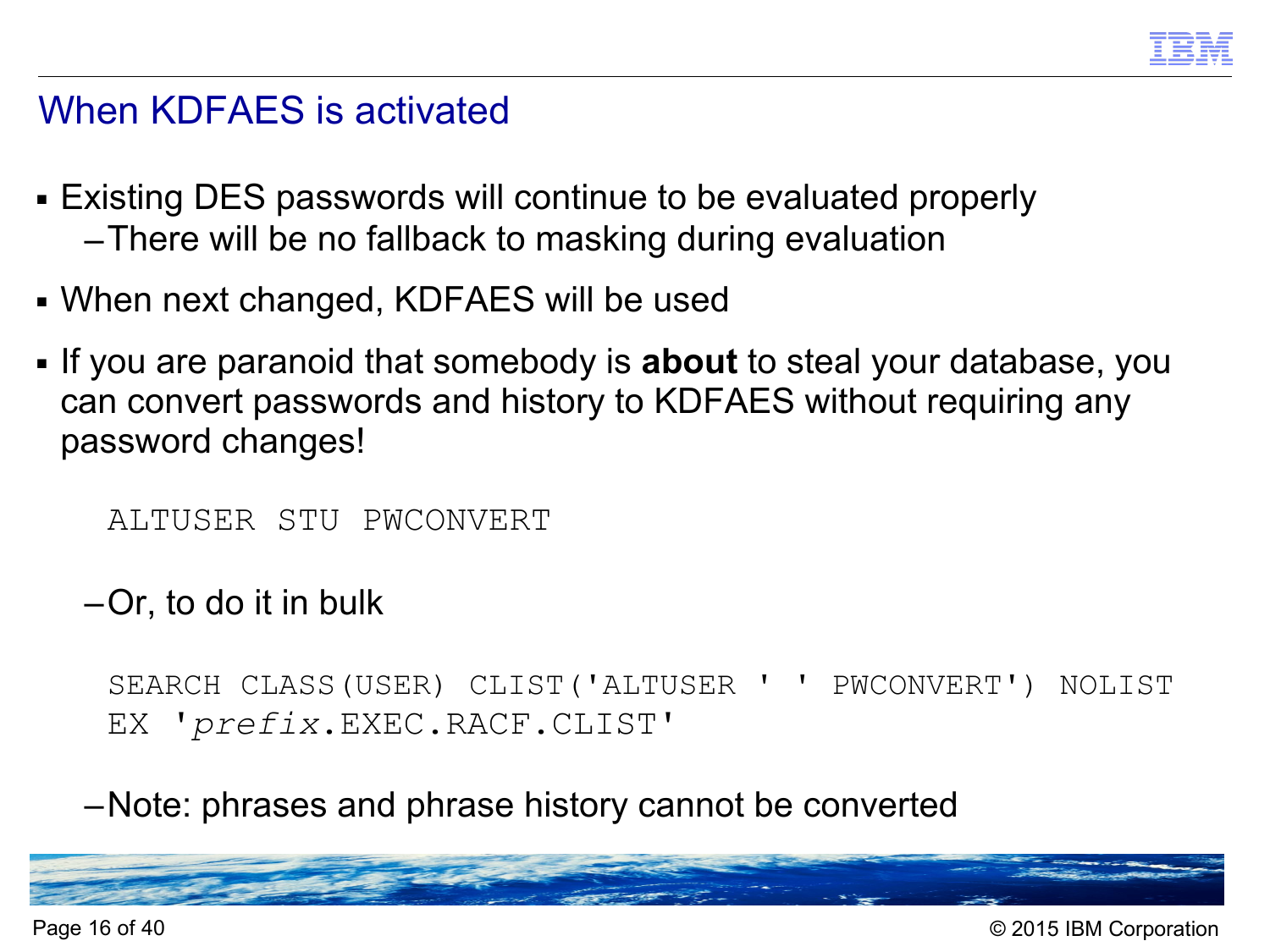

#### Administrative password expiration: new with OA43999

■ If you are paranoid that somebody may have **just** stolen your database (perhaps a recent DES-based backup), you can force users to change their password/phrase at next logon

```
ALTUSER STU EXPIRED
```
–Or, to do it in bulk

```
SEARCH CLASS(USER) CLIST('ALTUSER ' ' EXPIRED') NOLIST
EX 'prefix.EXEC.RACF.CLIST'
```
- –And if you were already using phrases, this will get users to change them faster after enabling KDFAES
- –Can also be useful to force changes when your password rules change

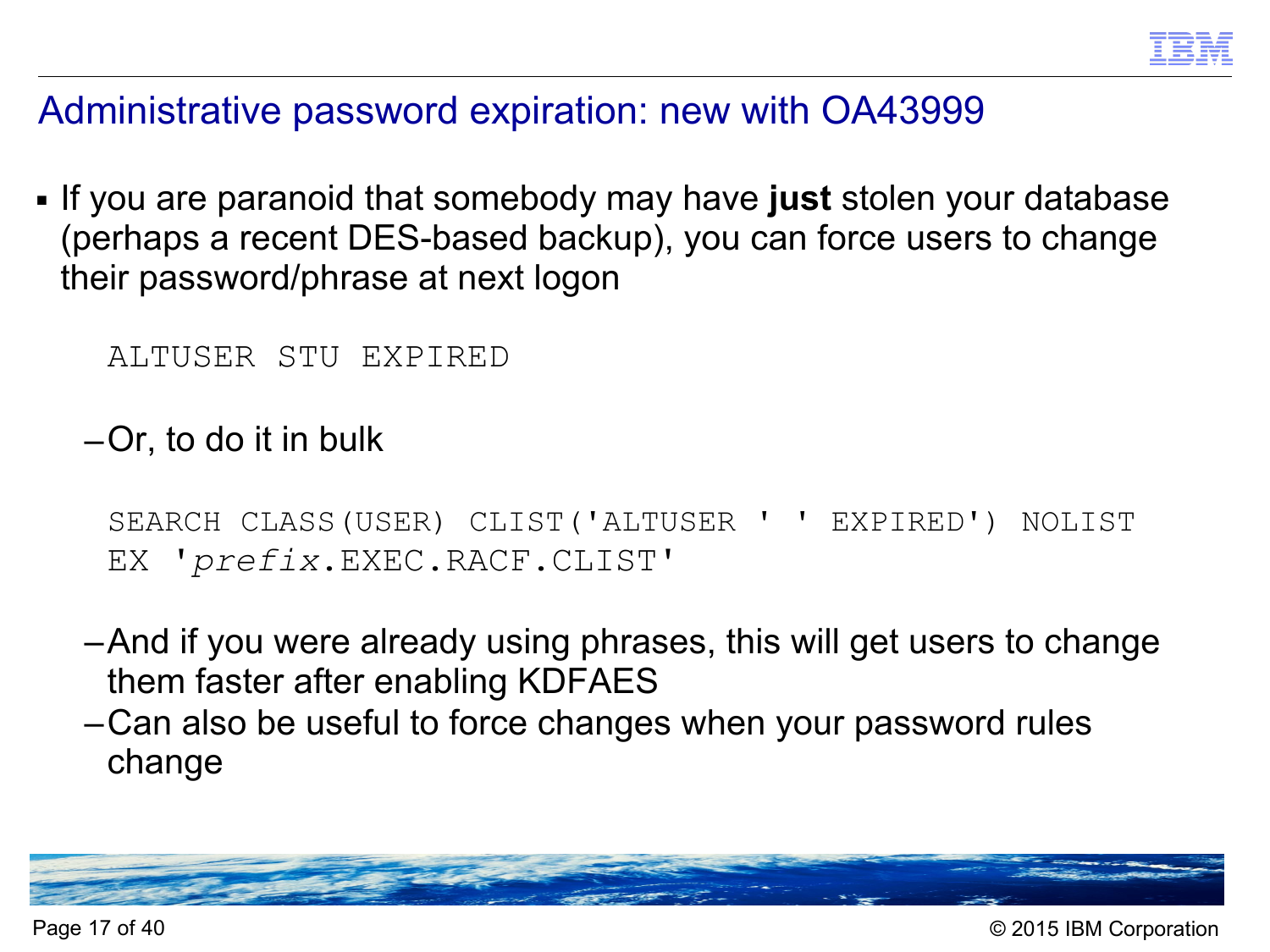

Speaking of password rules...

- Strong encryption is not sufficient to protect weak passwords
- Passwords are generally stronger when
	- –they are as long as possible/reasonable
	- –they allow a large set of characters to be used
		- and those characters are **actually** used
	- –they appear to be essentially random
- A number of mechanisms exist to enforce strong "passwords"

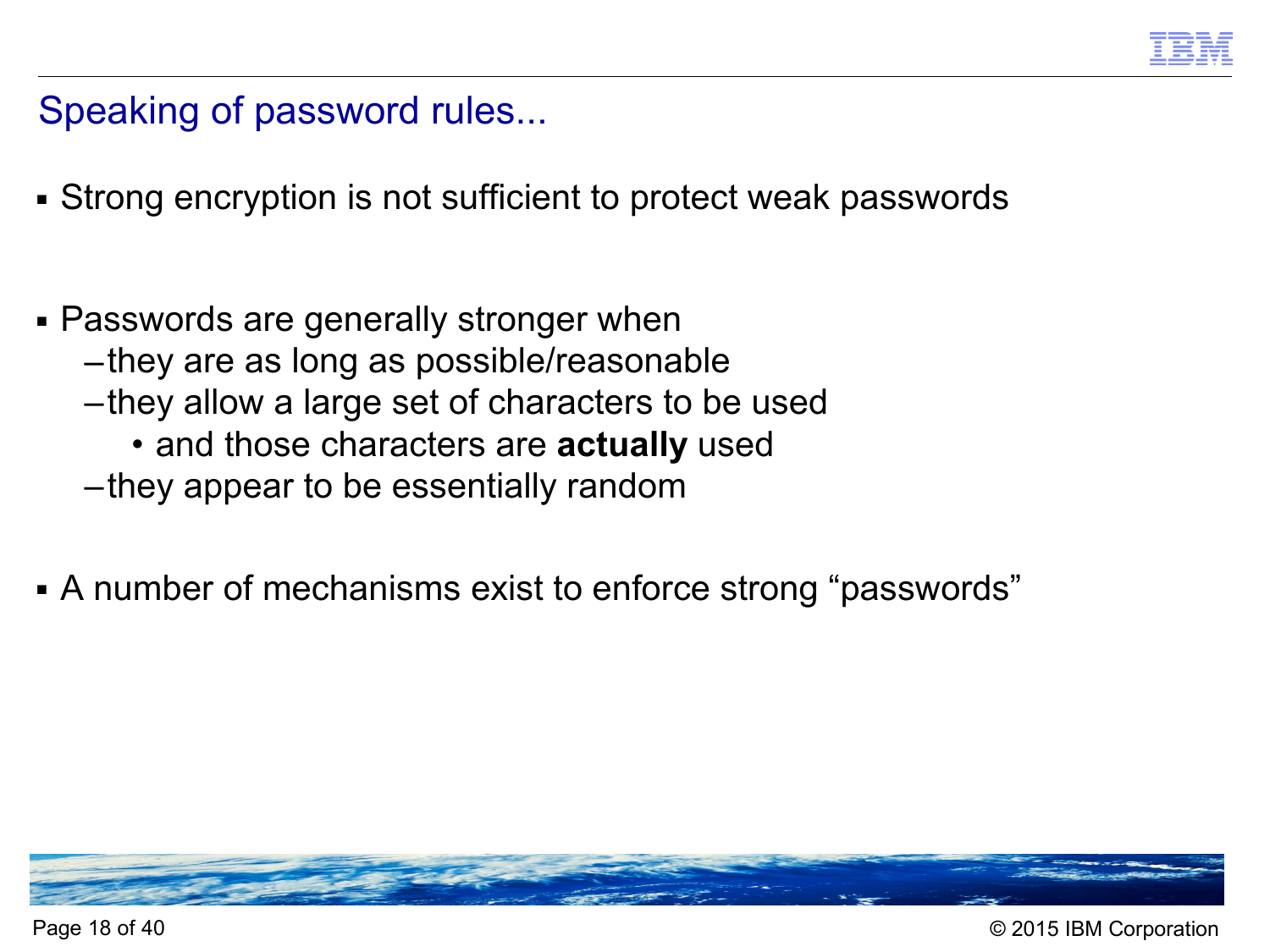

#### Password phrases

- Take another look. More applications support phrases now than when they were introduced in z/OS V1R8, including
	- TSO/E
	- NFS
	- IBM LDAP
	- IBM z/OS UNIX and LE
	- OpenSSH
	- IBM Network Authentication Services (Kerberos)
	- The FTP and TN3270 servers provided with z/OS Communications Server
	- Tivoli NetView for z/OS, Version 5.4
	- IBM Session Manager for z/OS V3.1
	- CICS Transaction Server for z/OS, Version 4 Release 2
	- $–$  DB2 V10 for  $z/OS$
	- WebSphere AppServer V6.1 and later
	- IMS V12
	- OMEGAMON e3270 UI
	- IBM zSecure suite
	- Connect:Direct (up to 64 characters)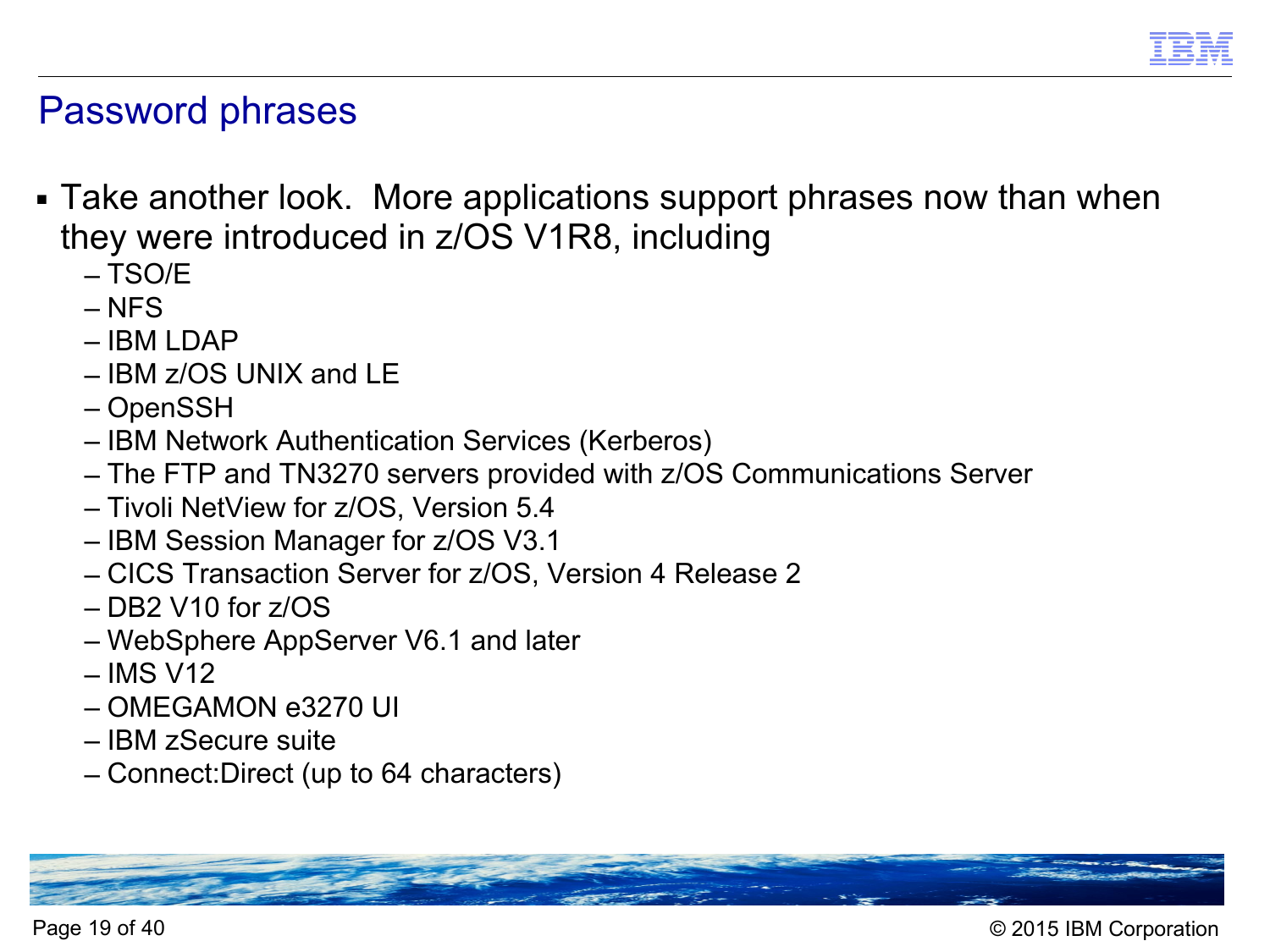

#### Password phrases ...

■ The idea is that they are easy to remember, **and** they are longer and harder to crack than passwords.

[https://xato.net/passwords/a-line-from-sf-to-ny/](http://webcache.googleusercontent.com/search?q=cache:dJFOxqtf0IEJ:https://xato.net/passwords/a-line-from-sf-to-ny/+&cd=1&hl=en&ct=clnk&gl=us#.VS1mwmNAms0)

- Examples:
	- –You should read Love in the Time of Cholera
	- –Touchdown! Gronk spike ball!
	- –I really hate my boss
	- –You're gonna need a bigger boat
	- –and she's buy-uy-ing a stairway to heaven
	- –cattle lakeshore stripmall bridge office
- Should also intentionally misspell/reorder some words, add symbolics here and there, etc, to stay ahead of the password crackers

[http://arstechnica.com/security/2013/08/thereisnofatebutwhatwemake-turbo-charged-cracking-comes-to-long](http://arstechnica.com/security/2013/08/thereisnofatebutwhatwemake-turbo-charged-cracking-comes-to-long-passwords/)[passwords/](http://arstechnica.com/security/2013/08/thereisnofatebutwhatwemake-turbo-charged-cracking-comes-to-long-passwords/)



Page 20 of 40 © 2015 IBM Corporation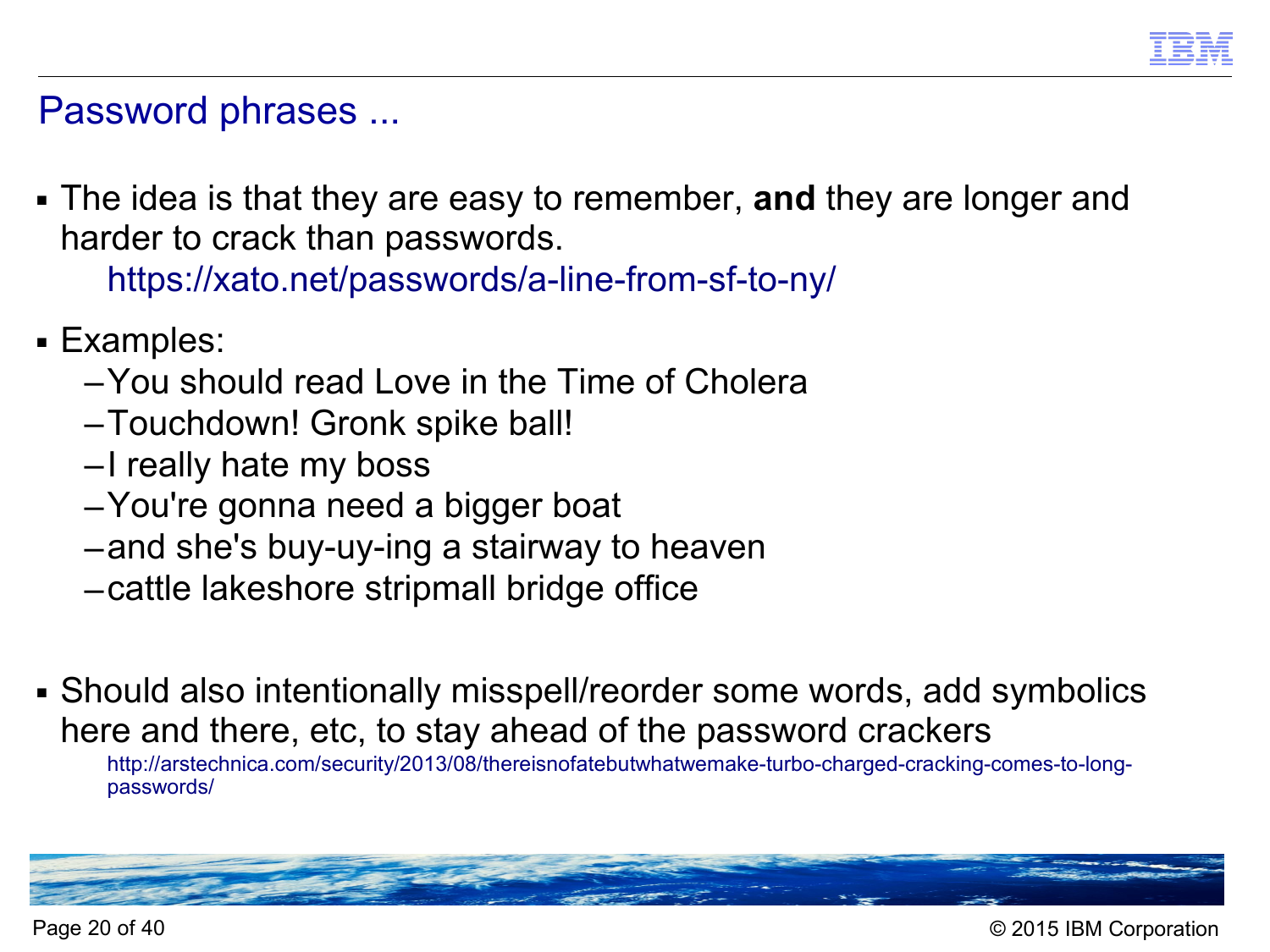

Password phrases ...

■ With OA43999, users can be assigned a phrase without also requiring a password:

ADDUSER JOE NOPASSWORD PHRASE('This is a temp phrase') ALTUSER BOB NOPASSWORD PHRASE('This is a temp phrase')

- Some users cannot always use phrases. For example, console logon does not support it.
- Such users will need a password, and also having a phrase doesn't really add any protection
	- –They'll never use it
	- –Attackers will go after the password
	- –The password can also be used to logon

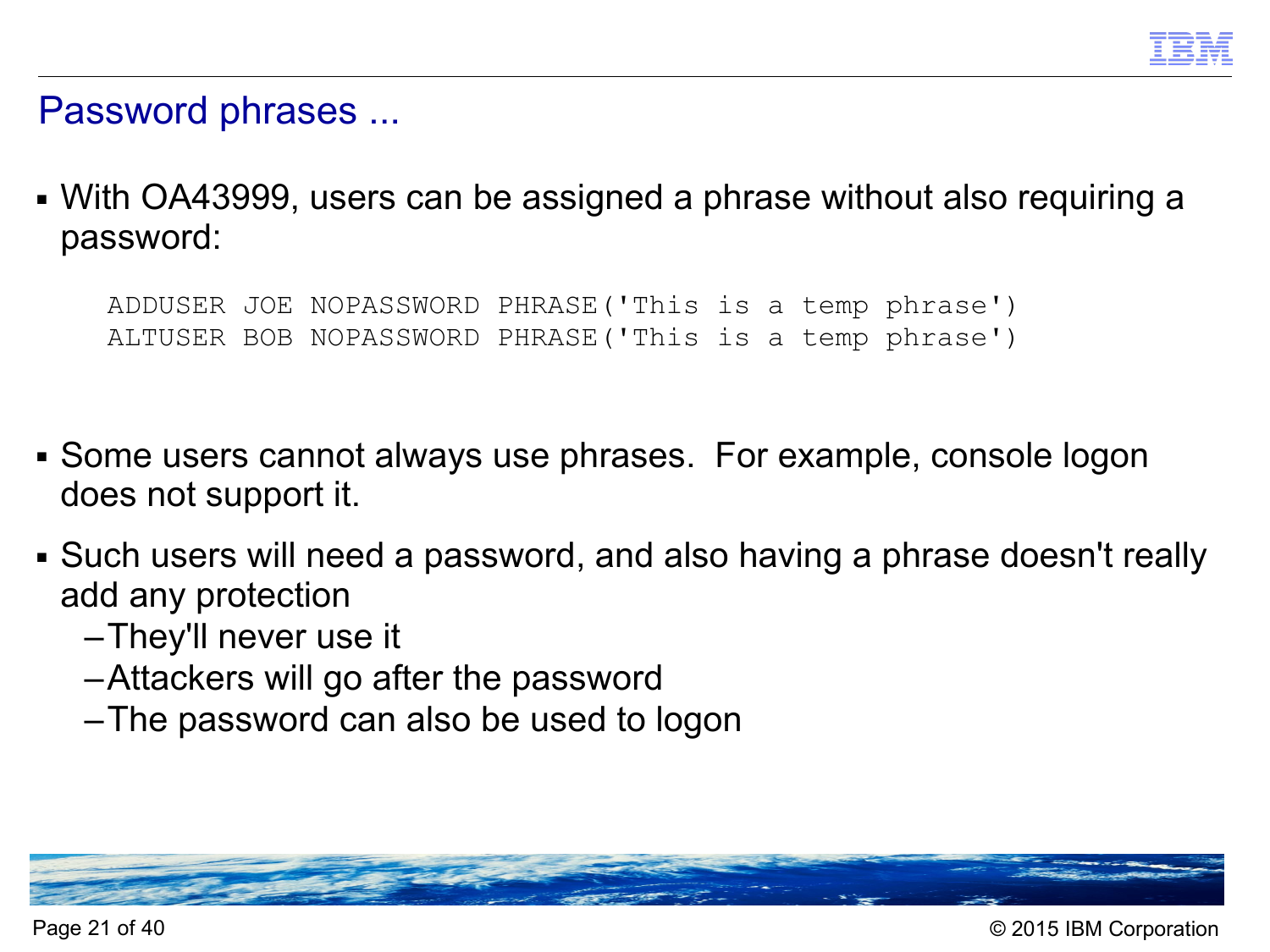## If you can't use phrases, at least make your passwords stronger

- Upper case letters, digits, and nationals  $(\textcircled{a} \# \textcircled{s})$ –39\*\*8 = 5,352,009,260,481 possible 8-character passwords
- Take another look at mixed case passwords, more applications support them than when they were introduced in z/OS V1R7 SETROPTS PASSWORD(MIXEDCASE) –65\*\*8 = 318,644,812,890,625 possible 8-character passwords
- Consider the new special character support in OA43999 SETROPTS PASSWORD(MIXEDCASE SPECIALCHARS)
	- Adds the following characters:  $! \%$  &  $* = + | : < > . ?$
	- –79\*\*8 = 1,517,108,809,906,561 possible 8-character passwords
	- –Can force a password to contain one each of upper, lower, digit, and symbol (new characters plus nationals) SETROPTS PASSWORD(RULE1(LENGTH(8) MIXEDALL(1:8)))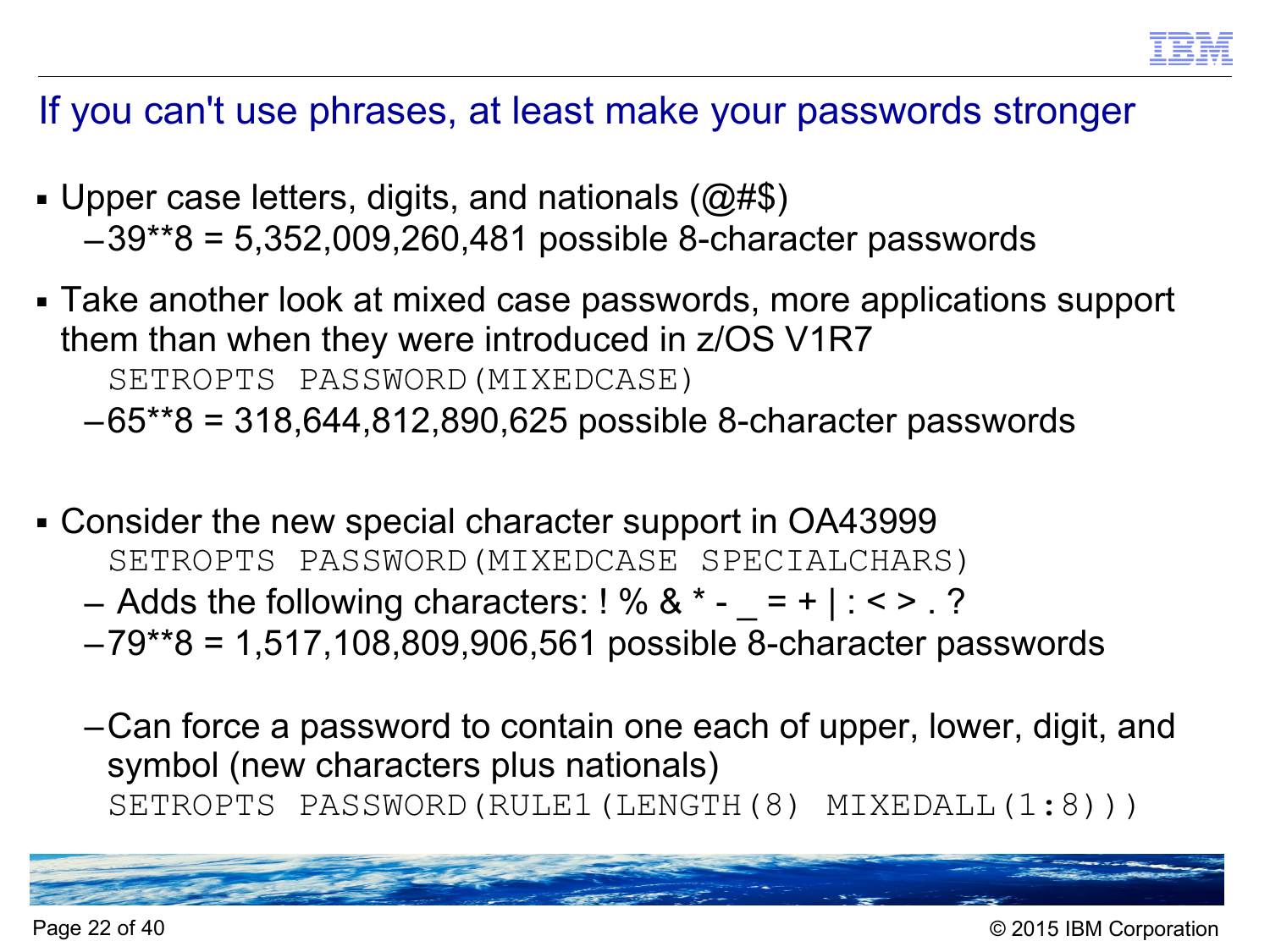# Password quality

If you could try one million  $\mathbb{R}$  passwords per second:



- –NOMIXEDCASE/NOSPECIALCHARS = 62 days max to crack a password
- –MIXEDCASE/NOSPECIALCHARS = 3688 days = >10 years

–MIXEDCASE/SPECIALCHARS = 17559 days = >48 years

■ How many passwords **can** a cracker guess in a second? –It depends

<http://arstechnica.com/security/2012/12/25-gpu-cluster-cracks-every-standard-windows-password-in-6-hours/>

–But if your password = "PASSWORD", it doesn't matter



Page 23 of 40 © 2015 IBM Corporation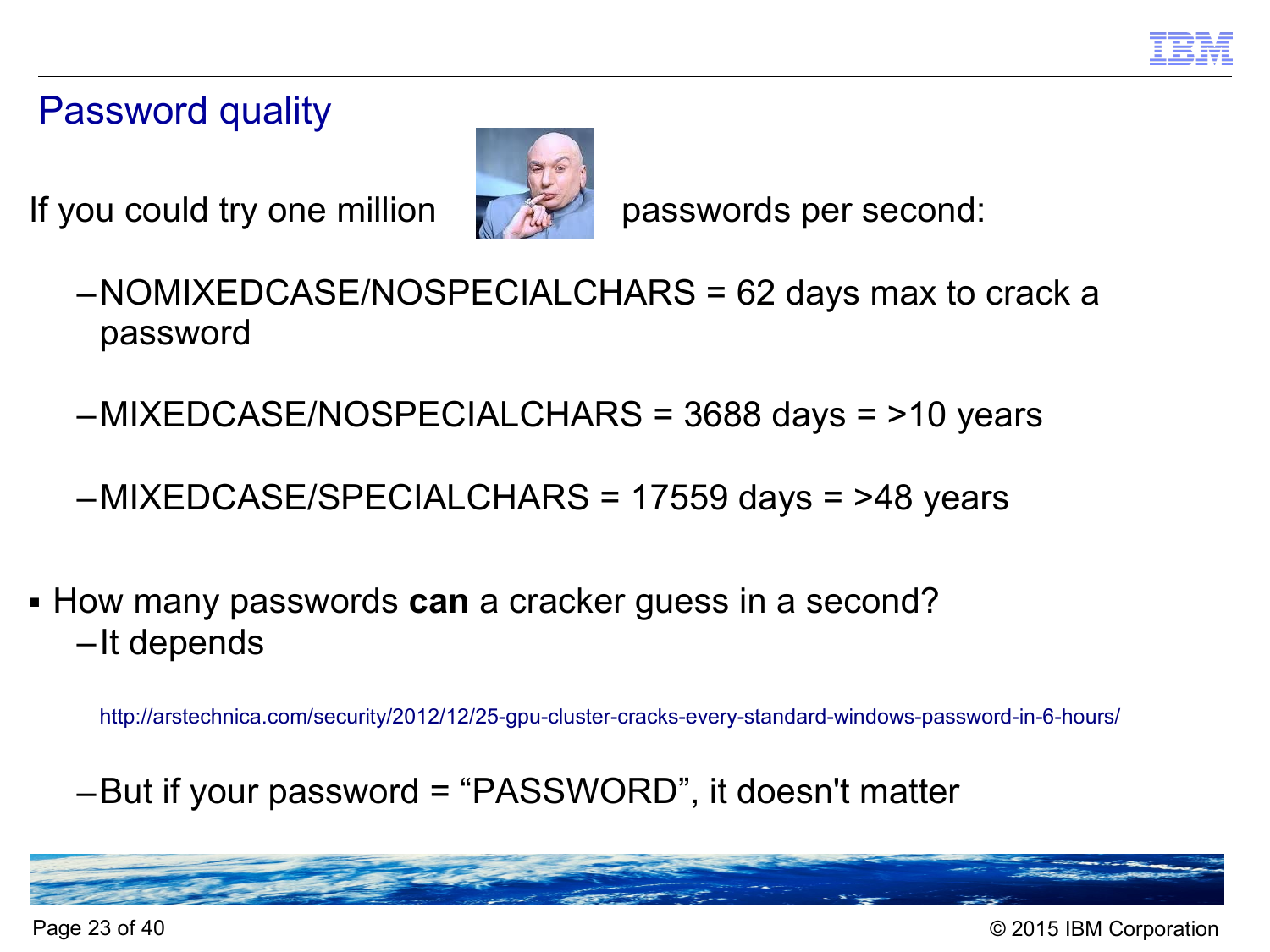

#### Password quality ...

- Users can still do the wrong thing, even with syntax rules in place SETROPTS PASSWORD(MIXEDCASE SPECIALCHARS RULE1(LENGTH(8) MIXEDALL(1:8)))
- Bruce01!, Bruce02!, Bruce03!, etc

<https://www.youtube.com/watch?v=qR-qRUbeKAo>

- –23:56 "I've never seen password complexity programs/rules that prevent common password patterns."
- Native RACF rules can not prevent this
- You need a new password exit (ICHPWX01)
- Thankfully, it does not need to be difficult!
- And consider: if someone steals your RACF database, they also have your password rules to focus their attack. But if your rules are in an exit...

Page 24 of 40 © 2015 IBM Corporation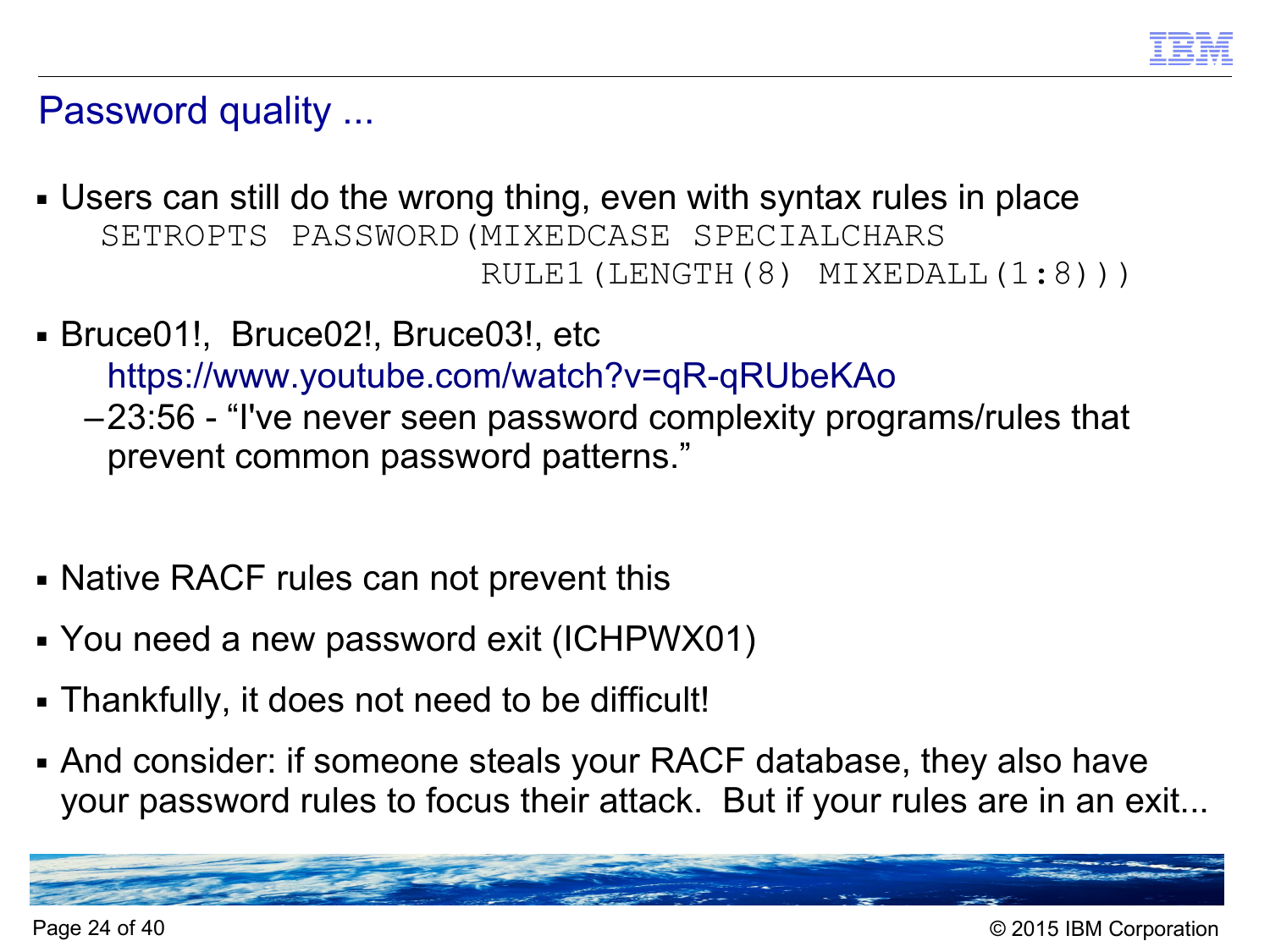

# Implement your own password rules

- In Rexx!
- Using the sample provided on the RACF web site
	- <http://www-03.ibm.com/systems/z/os/zos/features/racf/downloads/rexxpwexit.html>
- Consists of:
	- –The traditional assembler part: ICHPWX01
		- Assemble, link edit, IPL once to get it active
		- But first:
	- –The Rexx part containing the rule logic: IRRPWREX
		- Put it in your System Rexx concatenation
		- Make a change, save the file, change is active! (but test it first!)
	- –You can install IRRPWREX without ICHPWX01 being active, but the converse is not true!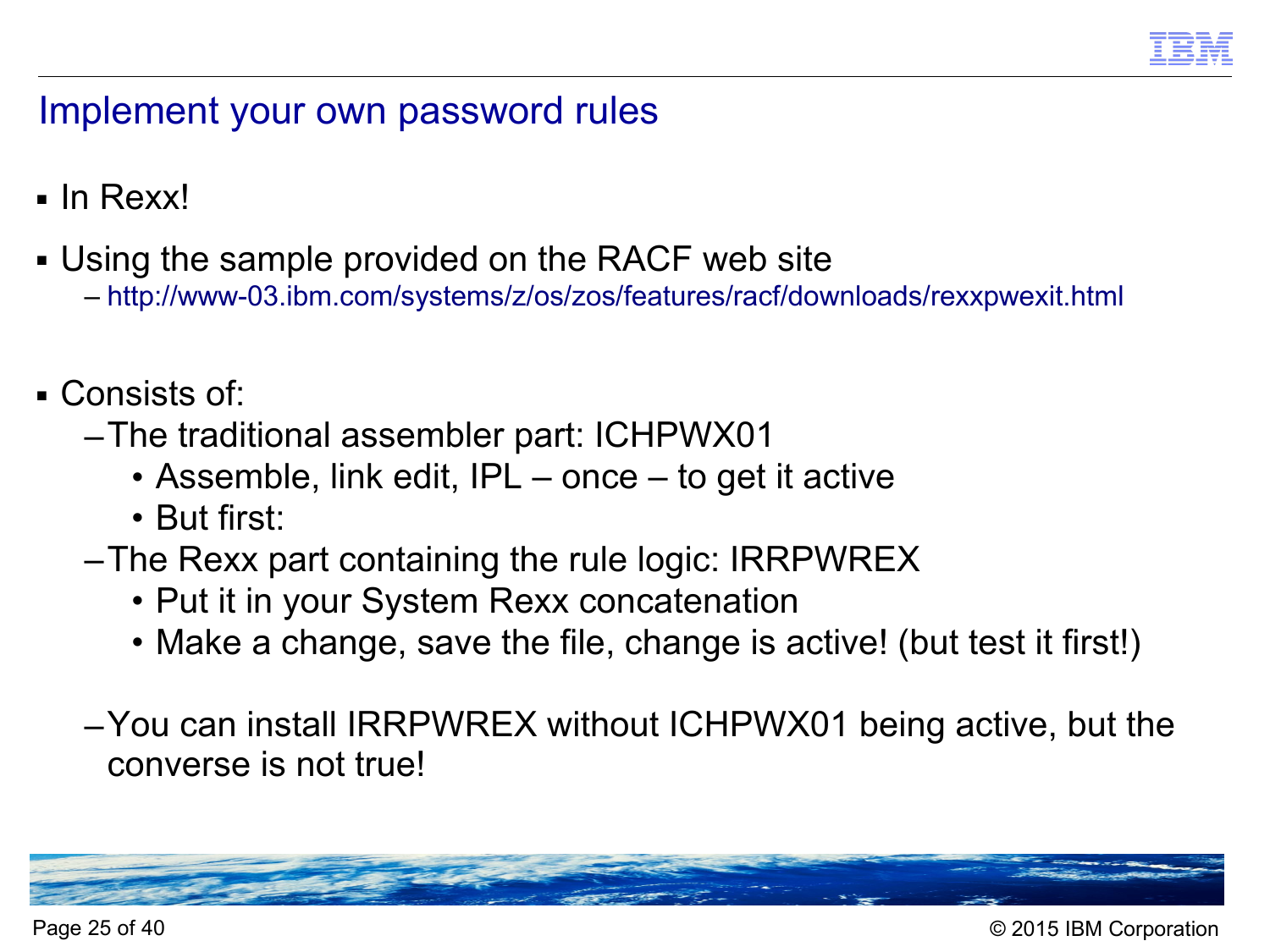

# Features of the sample

■ ICHPWX01

# –System Programmer Override, in case of emergency

- When the only gal who can fix your problem can't logon because her password is expired, you have a problem
- Grant READ access to IRR.ICHPWX01.OVERRIDE in FACILITY class to allow logon w/ password change when there is a Sysrexx error (the rules obviously aren't being enforced, but SETROPTS is)
- IRRPWREX
	- –Debug mode
	- –Pre-provided checks that can be enabled by simply changing a configuration variable
	- –A single config variable enables the checks that satisfy the DISA STIG
	- –Ability to query the active settings from the console
- Readme file

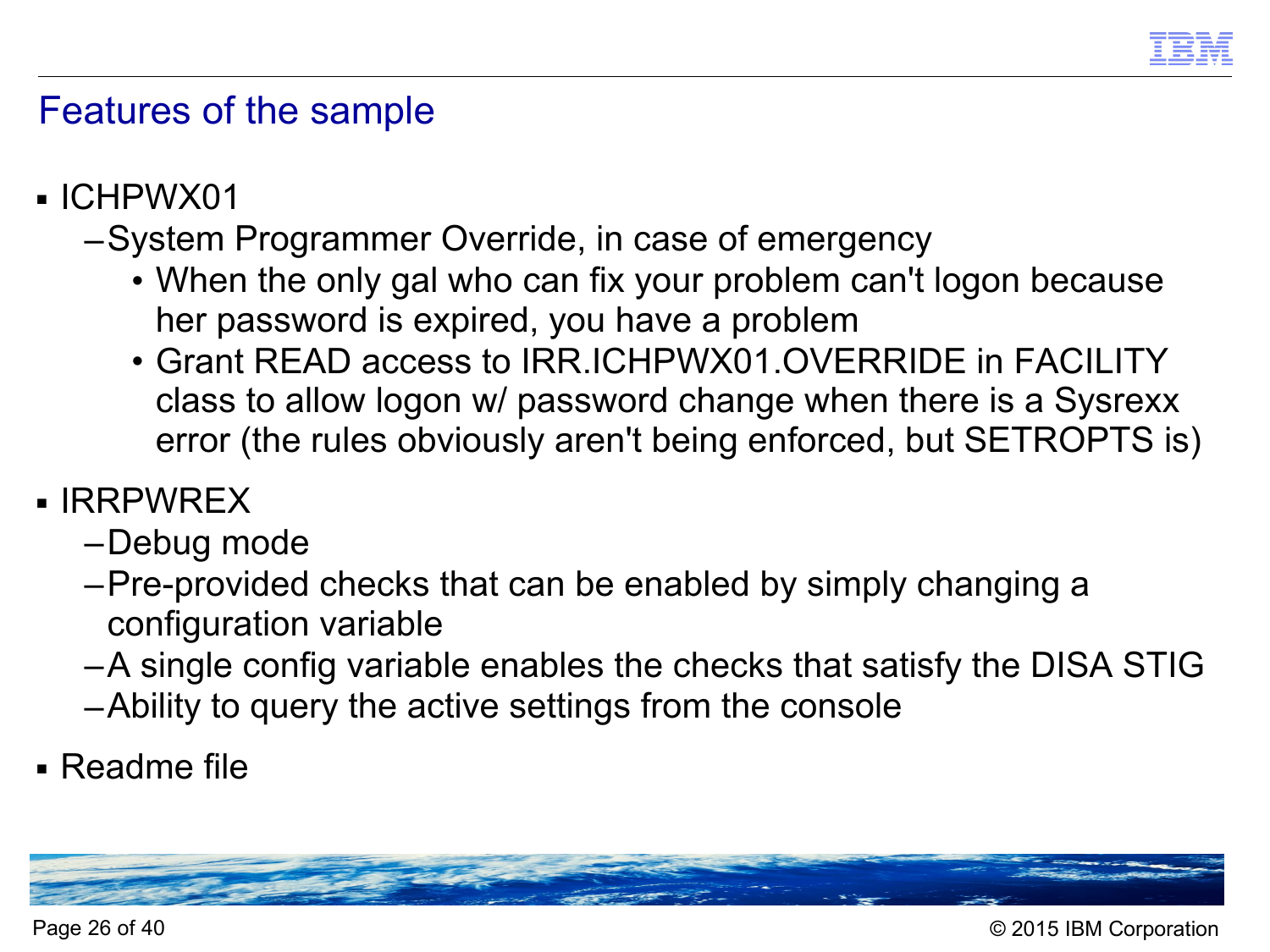

# System Rexx configuration

- IRRPWREX must exist in your REXXLIB concatenation when ICHPWX01 calls it
	- –System Rexx default library is SYS1.SAXREXEC
	- –Can add others in your AXRxx member in SYS1.PARMLIB
		- REXXLIB ADD DSN(BRWELLS.SAXREXEC) VOL(D94001)
	- –AXRUSER(userid) specifies the identity under which the exec will run

- AXR=xx keyword in IEASYSxx points to the AXRxx member in use –Default is AXR00 if AXR= not specified
- Or, 0,SYSP=(AA,BB,CC),AXR=xx during IPL
- See the AXRxx chapter in MVS Initialization and Tuning Reference

Page 27 of 40 © 2015 IBM Corporation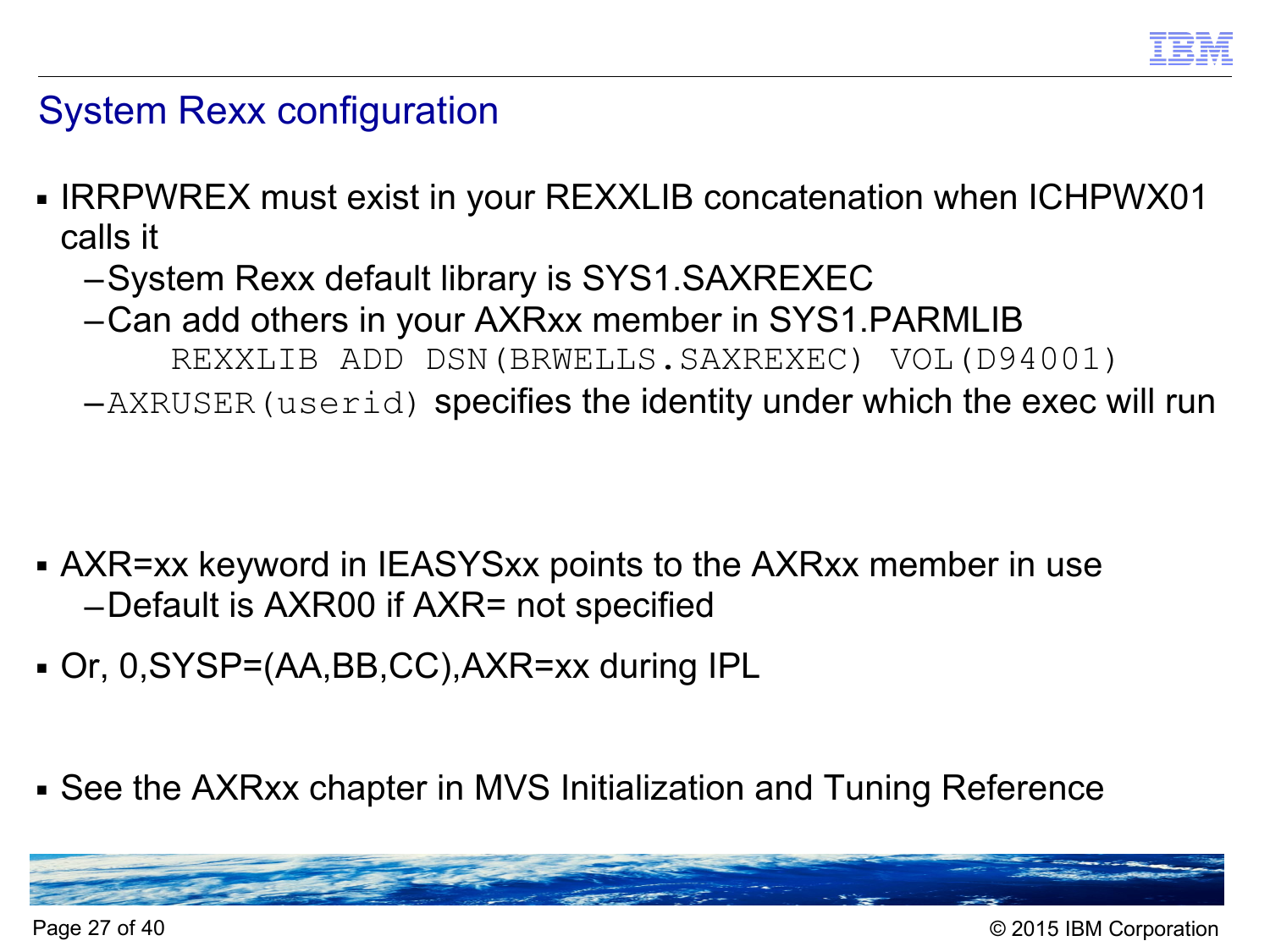

# Checks provided in IRRPWREX

- Minimum length violation
- Password contains disallowed characters
- Password does not contain at least one character from a specified number of character types (numbers, letters, special)
- Password contains part of user's name
- Password is only trivially different from previous value
- Password does not contain enough character differences, by position, from previous value
- Password contains a word from the restricted word list
- Password contains too many unchanged characters, by position, from previous value
- Password does not contain enough new characters from previous value
- Password does not contain all unique characters
- Password contains "consecutive" characters
- Password contains the user ID, or some subset of the user ID
- Password contains too many repeating characters
- Password starts with a string from the restricted prefix list
- Password uses a restricted pattern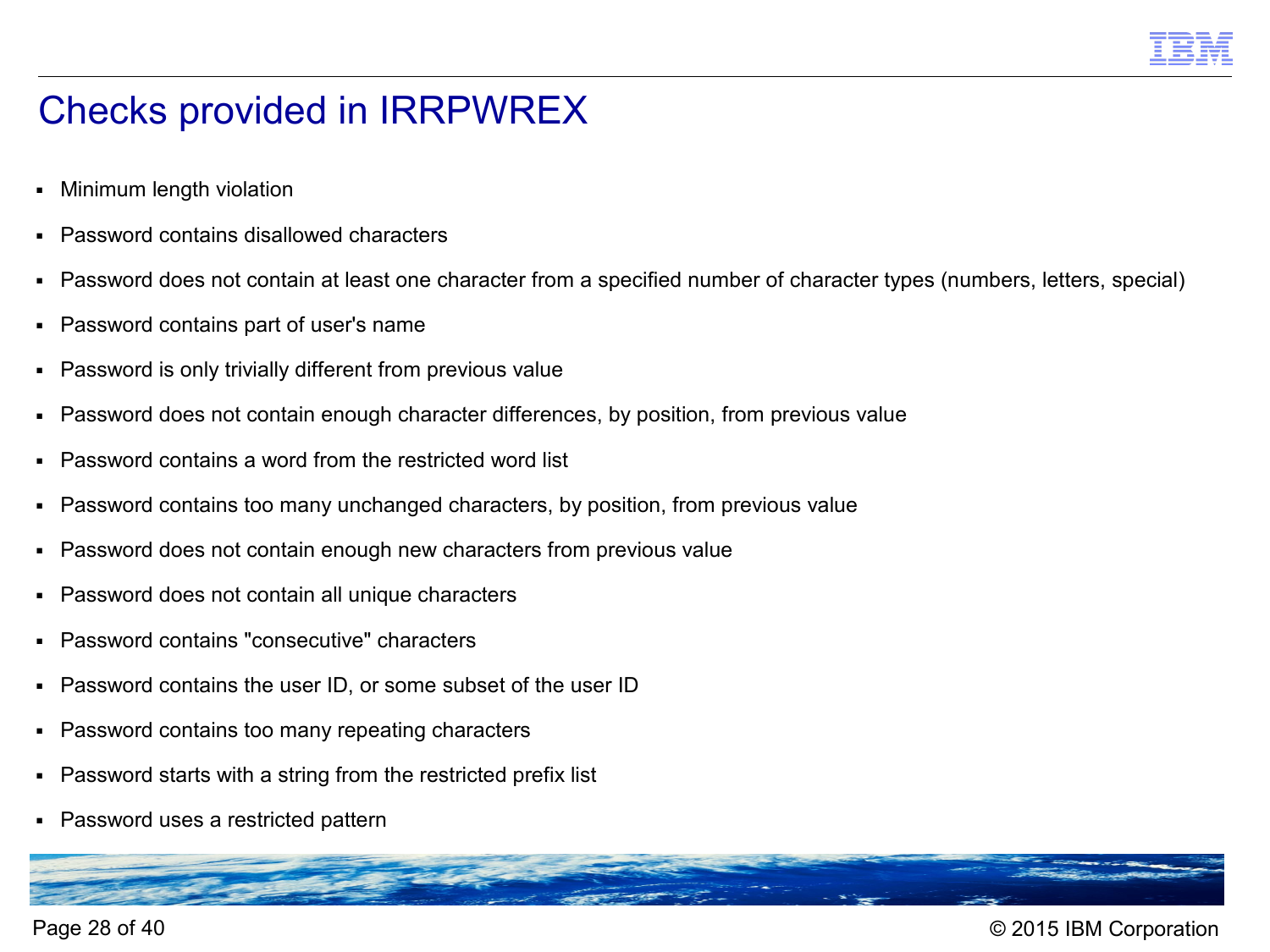# Debug mode

■ Helpful when implementing for the first time, to confirm the exit is being called successfully

```
/*-------------------------------------------------------------------*/
/* Debug mode. If 'on', the input arguments and final return */\frac{1}{2} and reason code are dumped to the console using WTO. \frac{1}{2} \frac{1}{2}/\star */
/* Note that System REXX provides additional functions from the *//* AXREXX macro which could be useful for debugging. ICHPWX01 *//* would need to be modified to exploit these. *//\star */
debug = 'on'
```
ALTUSER TESTUSER PASSWORD(ABC) NOEXPIRED

results in the following on the console (next slide)....

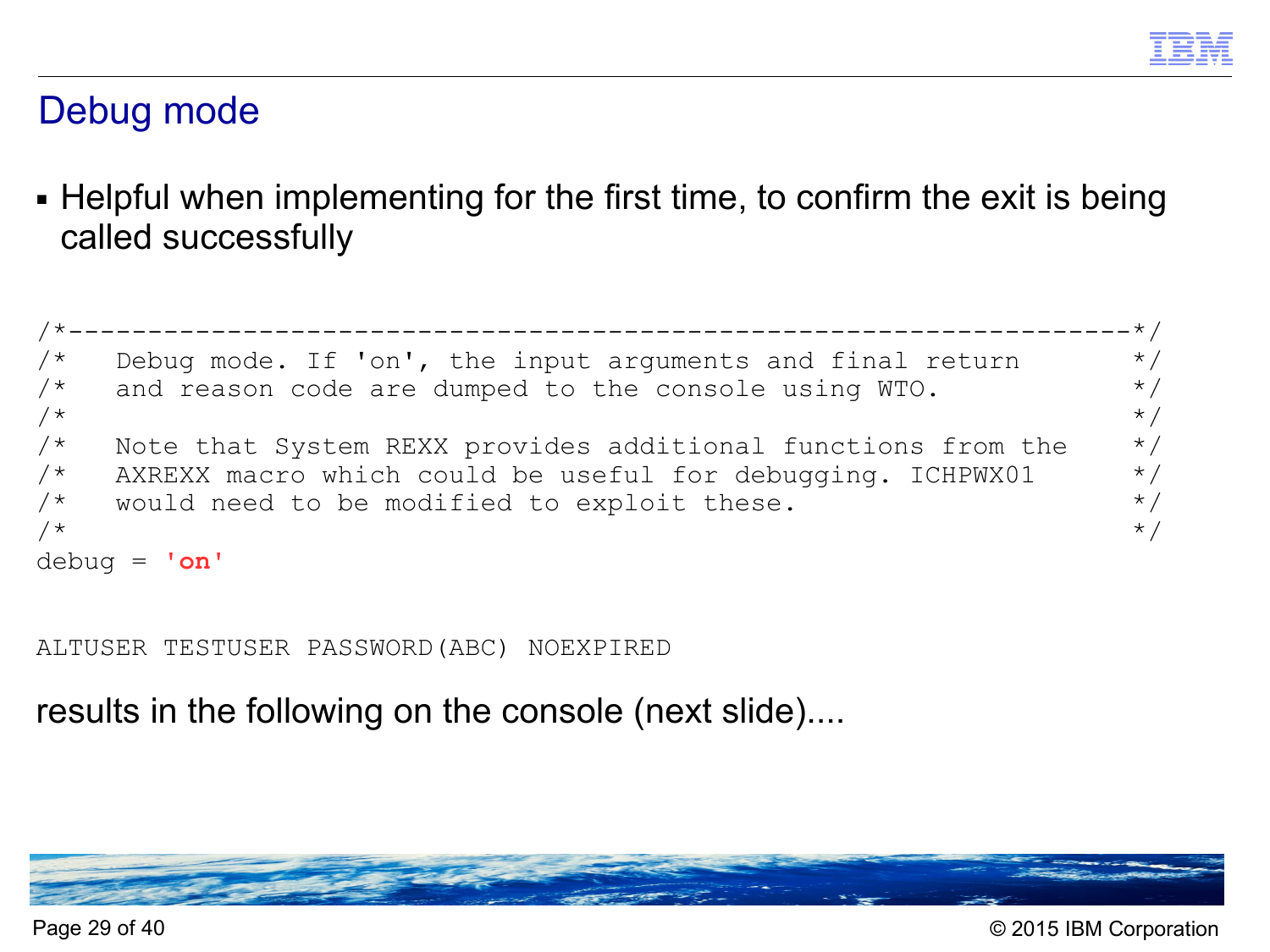

## Debug mode output out of the box

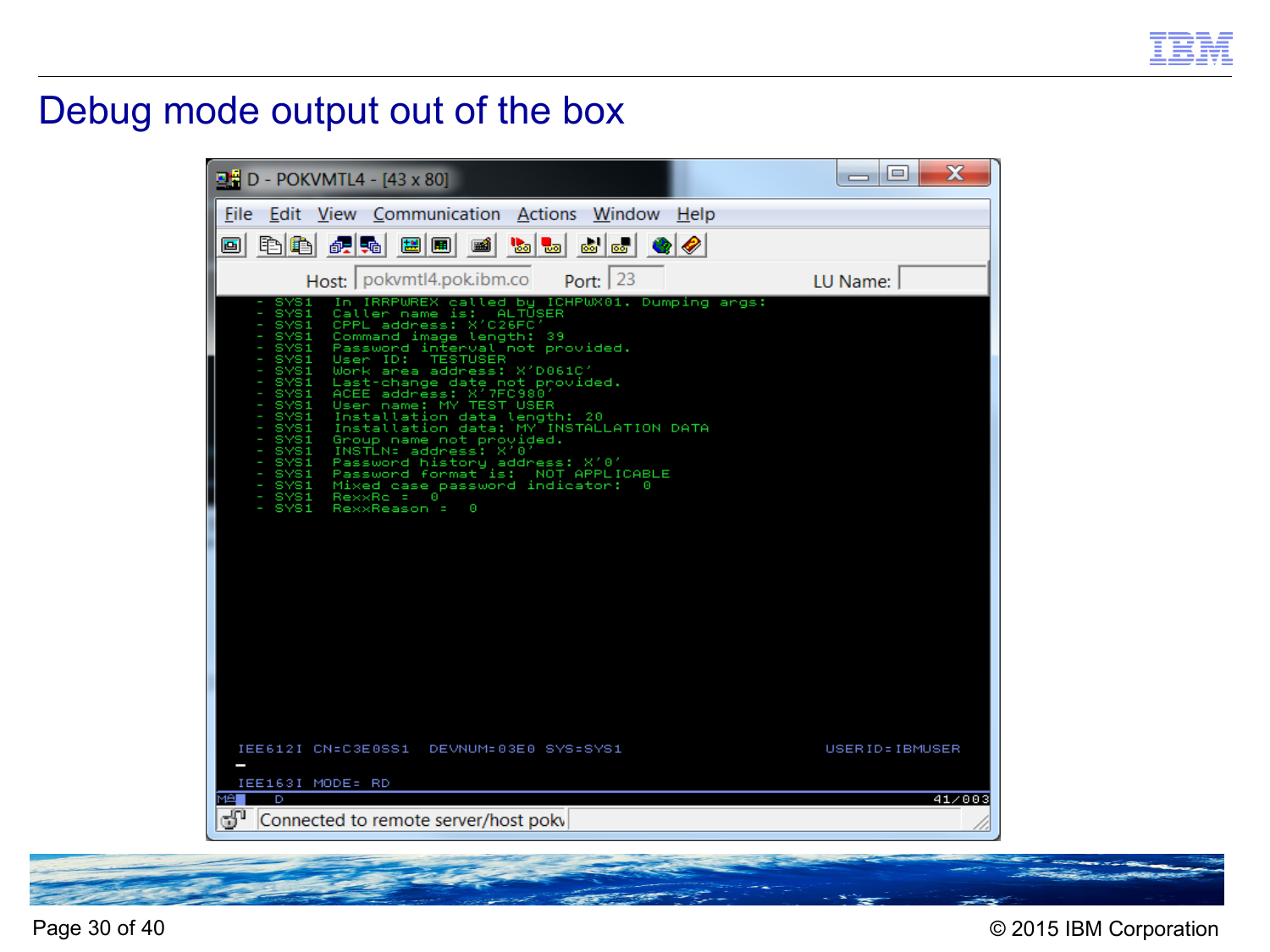

## Enabling checks: example

```
/*-------------------------------------------------------------------*/
/* Minimum unique characters by position. This check prevents */* a new password which differs by only a few character positions */\frac{1}{x} from the old password. For example, changing the password from \frac{x}{x}\sqrt{\star} af D4TRH \frac{1}{\sqrt{\star}}\sqrt{\star} to \sqrt{\star}\angle bedding the set of \angle \angle\sqrt{\star} \left.\begin{array}{ccc} \star & \star \end{array}\right./* An associated variable controls whether the passwords are first *//* upper-cased before the check is performed. The check is */\prime* performed for the length of the smaller string, so even if the \prime/
/* new password is longer than the old, this rule could still fail *//* the change if there aren't enough unique characters in the *//* beginning part. */\sqrt{\star} \left.\begin{array}{ccc} \star & \star \end{array}\right./* This check is only performed for PASSWORD and RACINIT, since *//* ALTUSER does not provide the old password. */\sqrt{\star} \left.\begin{array}{ccc} \star & \star \end{array}\right.\frac{1}{x} This check may be enabled by changing the setting to a non-zero \frac{x}{x}\forall* value. \forall/
\overbrace{\phantom{a}}^{\atop{\text{Pwd\_min\_unique}}} = 0 \overbrace{\phantom{a}}^{\text{H}} \overbrace{\phantom{a}}^{\text{H}} \overbrace{\phantom{a}}^{\text{H}} \overbrace{\phantom{a}}^{\text{H}} \overbrace{\phantom{a}}^{\text{H}}Pwd min unique = 0
Pwd min unique upper = 'yes'
```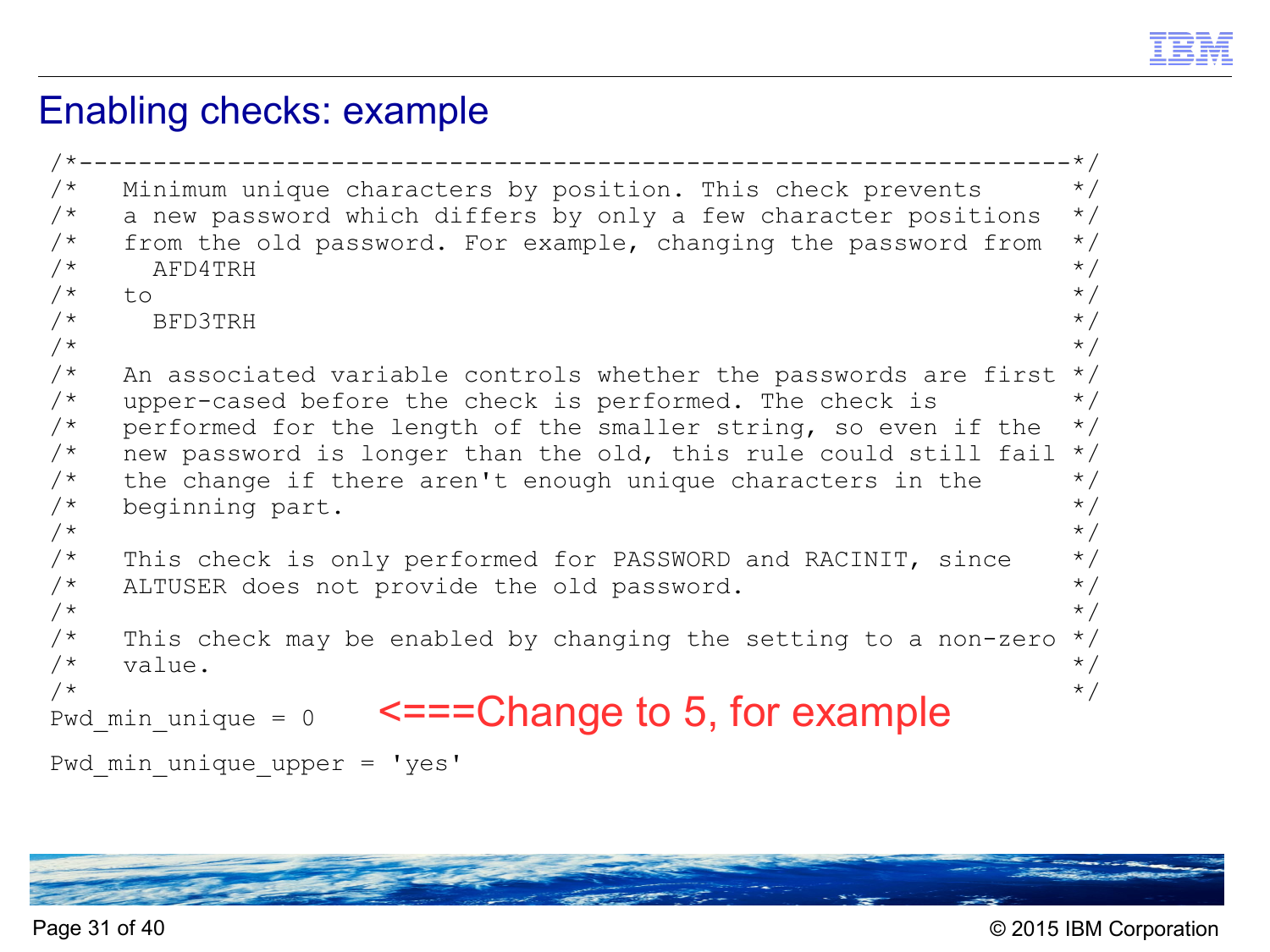

# Enabling checks: example – What if my policy is the DISA STIG?

```
/*-------------------------------------------------------------------*/
\frac{1}{2} STIG compliance.
/\star */
/* This check automatically enables the other checks that enforce *//* compliance with the United States Defense Information Systems *//* Agency's (DISA) Security Technical Implementation Guide (STIG) */
/* V6R21 with regard to RACF password quality rules, to the extent *//* possible, taking some liberties on the content of the user ID *//* and user name that are checked. */\sqrt{\star} \left.\begin{array}{ccc} \star & \star \end{array}\right./* Not all the subsequent checks are relevant to the STIG, and *//* they may also be enabled as desired. A STIG-relevant check *//* will be identified with an asterisk to the left of the first *//* line of its description. */\sqrt{\star} \left.\begin{array}{ccc} \star & \star \end{array}\right./* Changing the value of STIG Compliant to 'yes' will result in */
\frac{1}{x} the relevant checks being enabled, regardless of any changes \frac{x}{x}\frac{1}{x} made to the explicit checks immediately below. \frac{x}{1-x}\sqrt{\star} \left.\begin{array}{ccc} \star & \star \end{array}\right.STIG Compliant = 'yes' /* Enforce DISA STIG compliance */
```
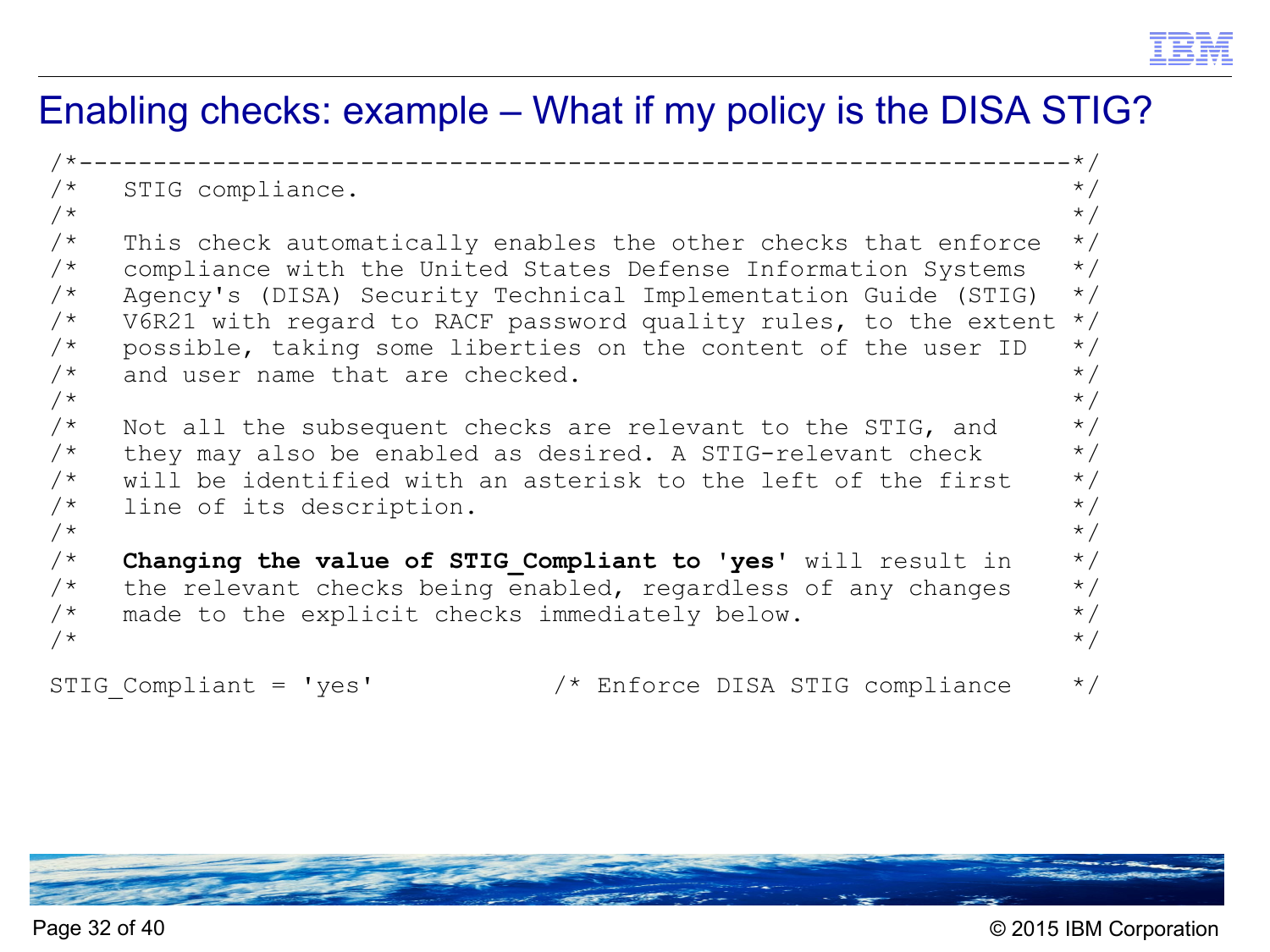

# Query setting from the console using the Sysrexx "modify" command

```
F axr,irrpwrex list
```
The following IRRPWREX password exit rules are in place: STIG compliance is explicitly specified The minimum password length is 8 The number of required character types is 4 The user's name cannot be contained in the password Only 3 consecutive characters of the user's name are allowed The minimum word length checked is 8 The user ID cannot be contained in the password Only 3 consecutive characters of the user ID are allowed All characters in the new password must be unique No consecutive characters (e.g. AB or 12) are allowed This check is not case sensitive

There is also a "robot-friendly" output format suitable for consumption by programs



Page 33 of 40 © 2015 IBM Corporation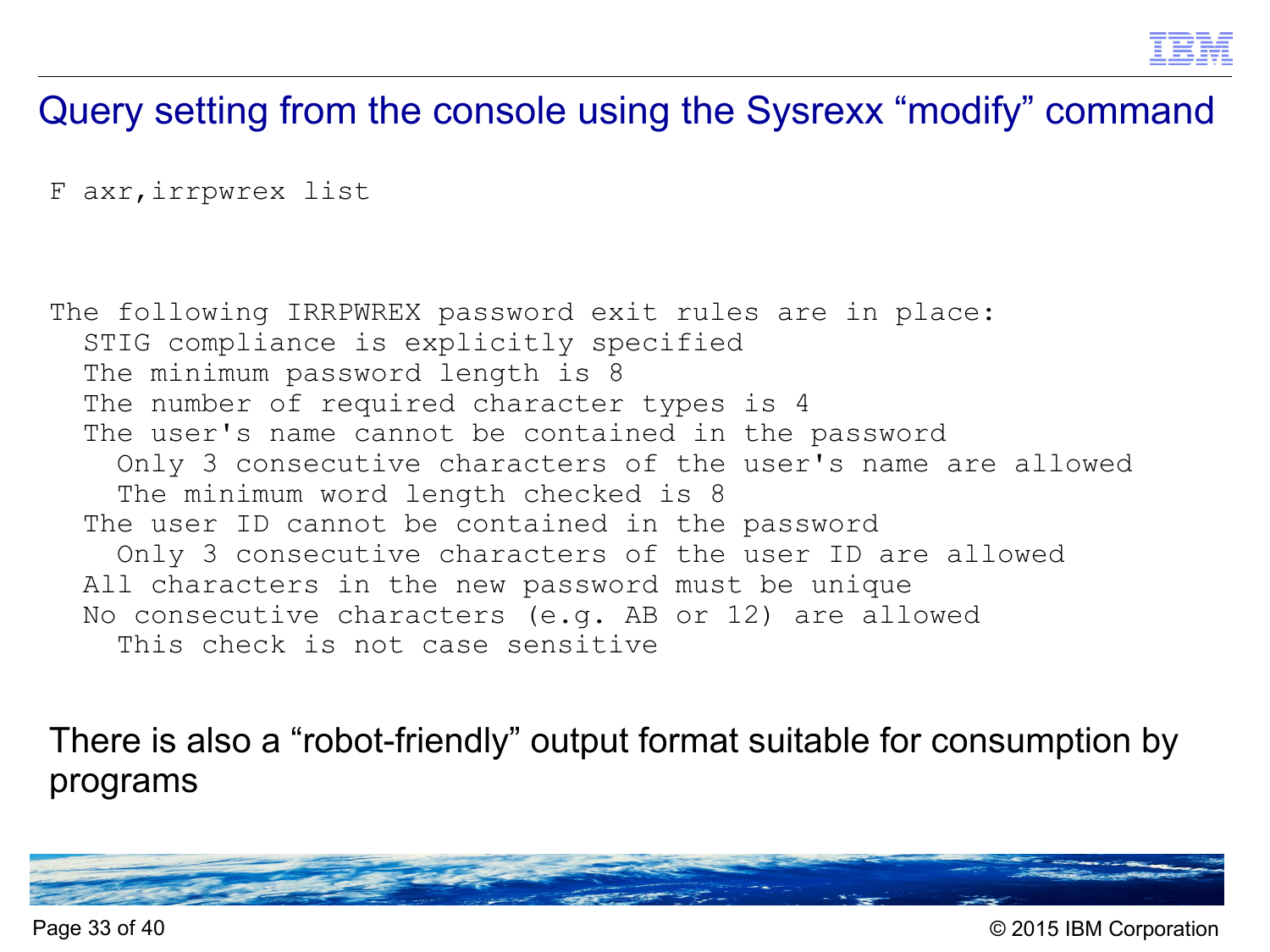# Case study: Implementing the topology check



```
/*-------------------------------------------------------------------*/
/* Pattern check. This is sort of like the SETROPTS password */
/* rules in reverse, in that we specify patterns (or "topologies") */\frac{1}{x} that can *not* be used, as opposed to those that *can* be used. */
/* The default patterns specified below are the ones most */\frac{1}{2} frequently encountered by password crackers and penetration \frac{1}{2}\frac{1}{x} testers for 8-character passwords. As such, these patterns \frac{x}{x}\frac{1}{x} are the first ones tried in a brute-force attack. Of course, \frac{x}{x}/* these defaults may not be in sync with other of your password */\frac{1}{2} policy settings.
\sqrt{\star} \left.\begin{array}{ccc} \star & \star \end{array}\right.\frac{1}{x} U = upper, L = lower, N = number, and S = special. \frac{x}{x}\sqrt{\star} \left.\begin{array}{ccc} \star & \star \end{array}\right./* Strings defined in this list will be upper-cased prior to the */\sqrt{\star} check. \star/\sqrt{\star} \left.\begin{array}{ccc} \star & \star \end{array}\right.\frac{1}{2} To enable this check, add/remove/alter patterns as desired and \frac{1}{2}/* set Pwd pattern.0 to the resulting number of restricted */\sqrt{\frac{1}{\pi}} patterns.
\sqrt{\star} \left.\begin{array}{ccc} \star & \star \end{array}\right.Pwd pattern. 0 = 0Pwd pattern.1 = 'ULLLLLLN'Pwd pattern.2 = 'ULLLLLLS'
Pwd pattern. 3 = 'ULLLLLNN'Pwd pattern. 4 = 'ULLLNNNN'Pwd pattern.5 = 'ULLLLLNS'Pwd pattern.6 = 'ULLNNNNS'
Pwd pattern.7 = 'ULLSNNNN'
```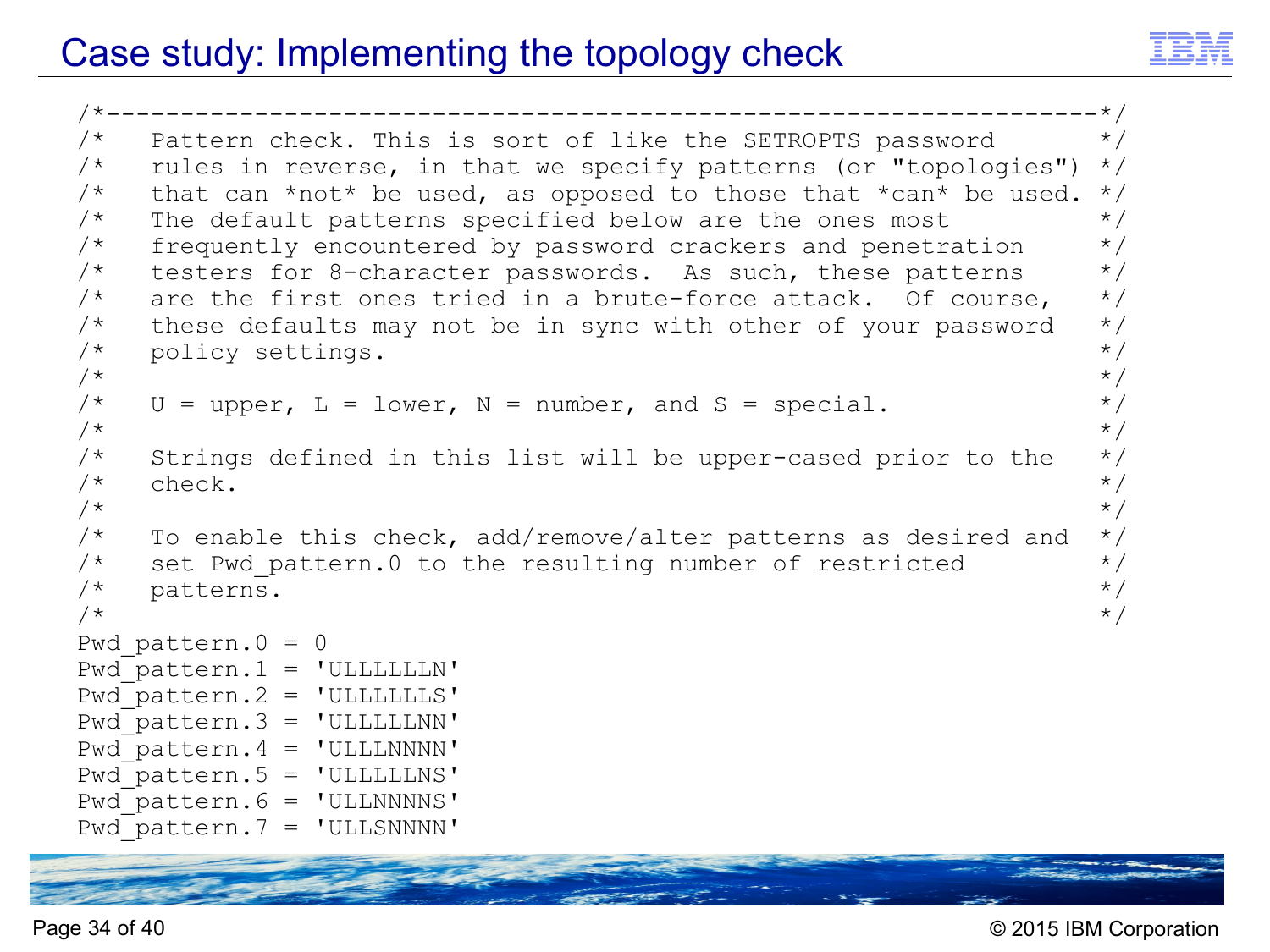```
/*****************************************************************/
/* Build the pattern string by assigning the appropriate */
/* "pattern character" for each position of the password. * //*****************************************************************/
Do I = 1 to Length (newPwd)
  chk letter = Substr(newPwd, I, 1)
   Select 
    When verify(chk letter, Upper letters, Match) /= 0 Then
      pattern string = pattern string || 'U'
    When verify(chk letter, Lower letters, Match) /= 0 Then
      pattern string = pattern string || \cdot L'When verify(chk letter, numbers, Match) / = 0 Then
      pattern string = pattern string || \cdot W'|| Otherwise 
       pattern_string = pattern_string || 'S' 
   End /* Select */ 
End /* For each password character *//*****************************************************************/
\frac{1}{x} Now see if the constructed pattern string matches any of \frac{x}{x}\frac{1}{2} the restricted patterns.
/*****************************************************************/
Do I = 1 to Pwd pattern.0
   UpperPattern = Pwd_pattern.I 
  Upper UpperPattern 
   If UpperPattern = pattern_string Then 
     Do 
      RexxReason = 15
       signal pwdexit 
     End 
End /* For each restricted pattern */
```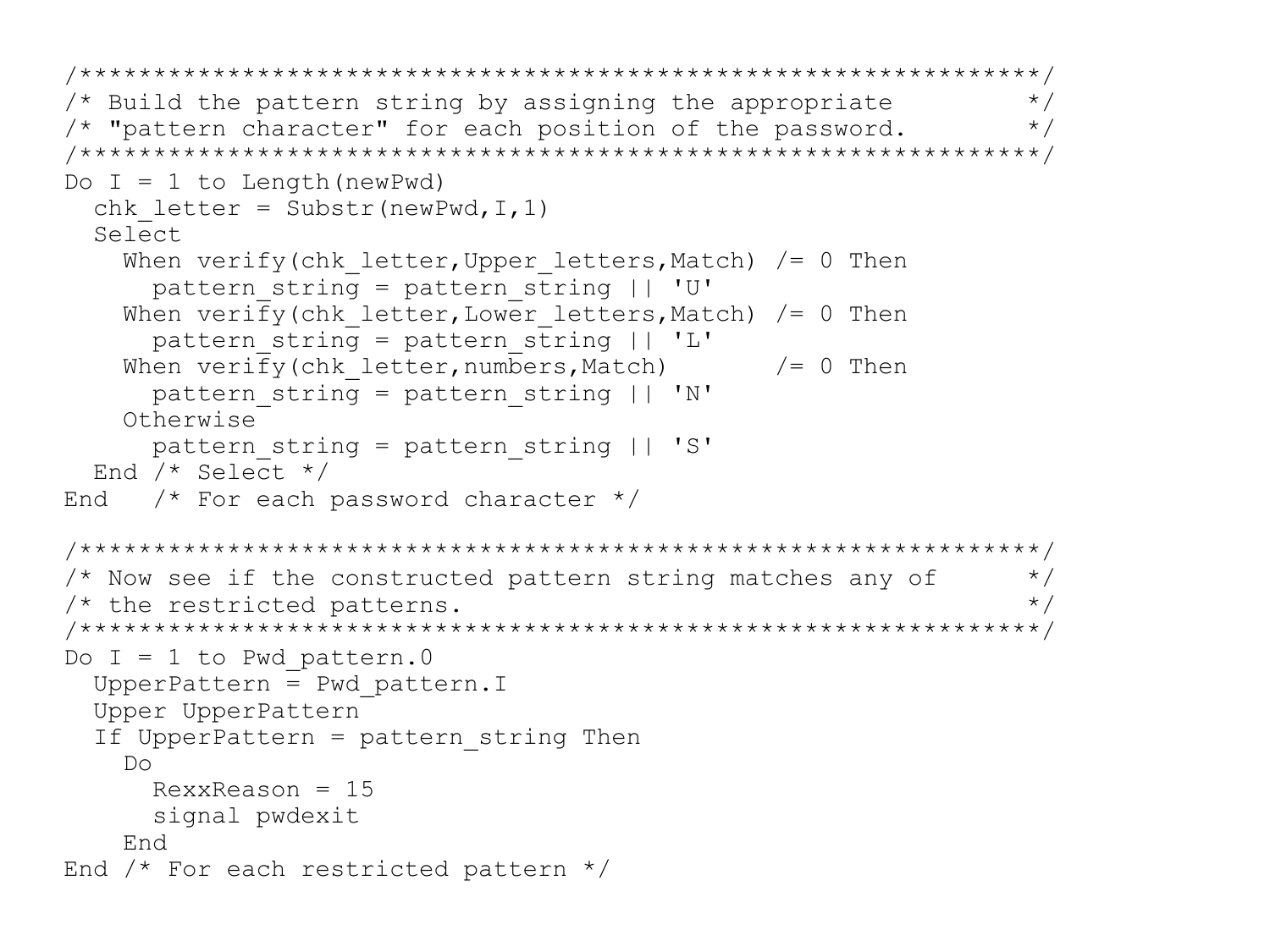

# So what **IS** a good password? A "random" one.

- Make a sentence
	- –Dad ate **6** donuts for breakfast today = d8Sdf%ft
- Enumerate objects in a visual space, such as a house, store, office, etc
	- –bsK9ck+d (When I go home, I enter through the **b**asement, see some **s**hoes, my dog greets me! When I go upstairs, I hang my coat in the **c**loset, go into the **k**itchen, and bonus, **d**inner's ready!) –Practice it
- Channel your inner misspeller
- Use a password manager
- Use 2-factor when available
- Google the topic; there's no shortage of opinions!
- What's your favorite strategy?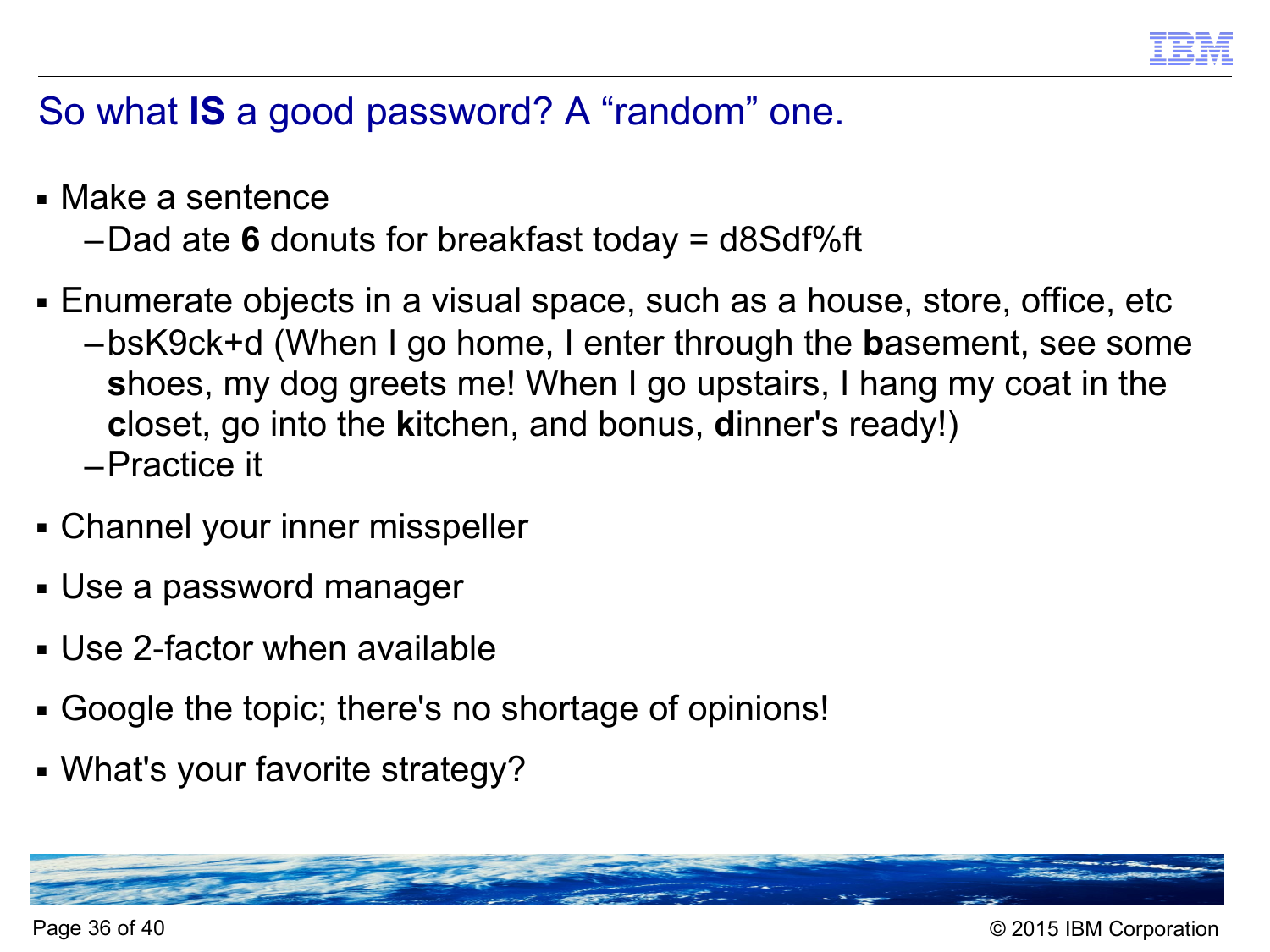

#### What about phrase rules?

- A Rexx-based ICHPWX11/IRRPHREX is provided in SYS1.SAMPLIB
- ICHPWX11 is shipped link-edited into LINKLIB, so you can skip the assemble and link-edit steps
	- –Copy IRRPHREX from SAMPLIB into the REXXLIB concatenation
	- –Copy the ICHPWX11 module from LINKLIB to LPA –IPL
- It is very similar to ICHPWX01/IRRPWREX, and the password readme can be helpful for understanding it
- It does not have the ability to query its rules from the console
- Why is one in samplib and one on the web site? History.

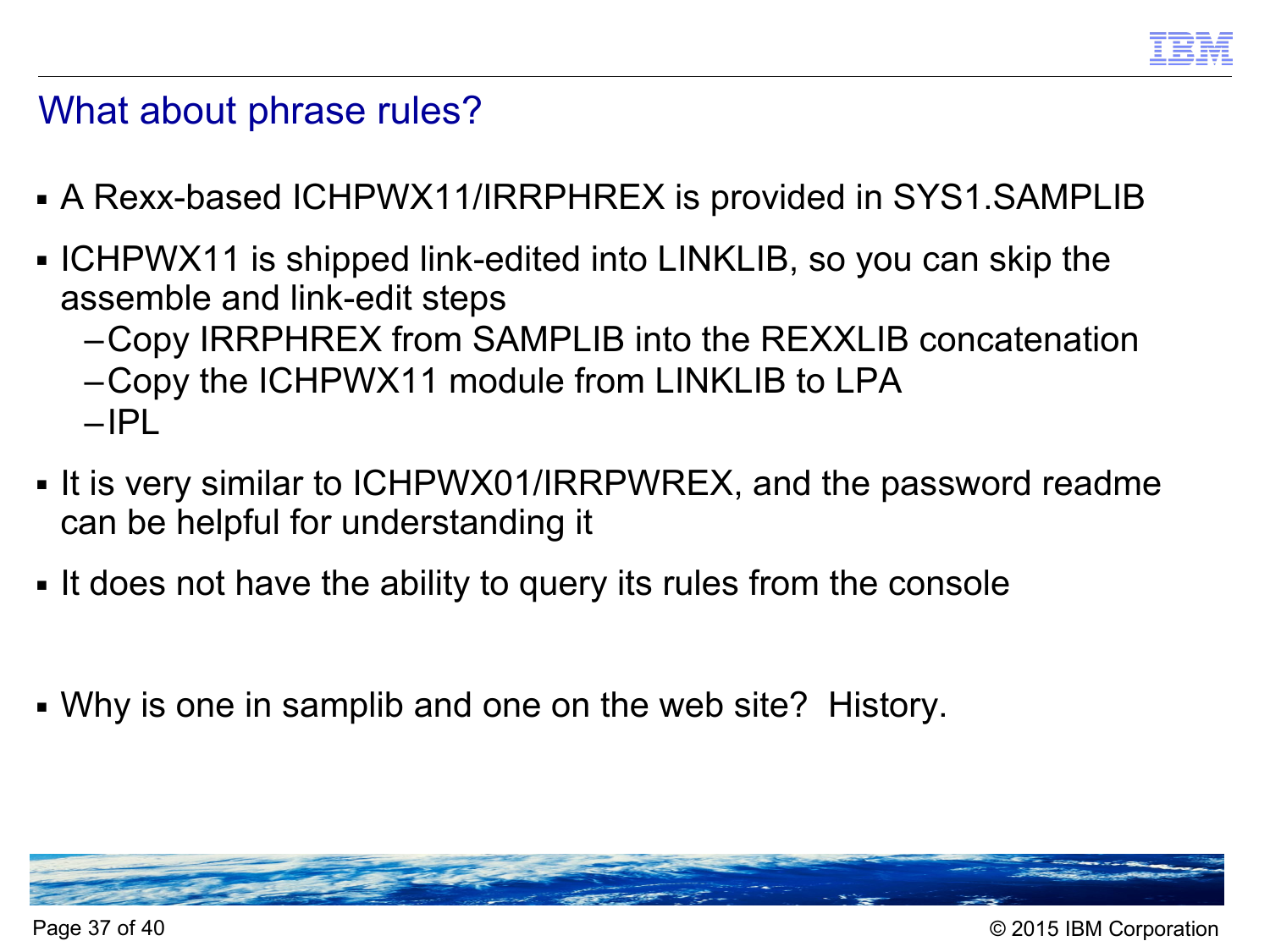

# Checks provided in IRRPHREX

- Minimum length violation
- Maximum length violation
- Phrase contains disallowed characters
- Phrase contains leading blanks
- Phrase contains trailing blanks
- Phrase contains part of user's name
- Phrase is only trivially different from previous value
- Phrase does not contain enough character differences from previous value
- Phrase does not contain enough unique word differences from previous value
- Phrase contains a word from the restricted word list



Page 38 of 40 © 2015 IBM Corporation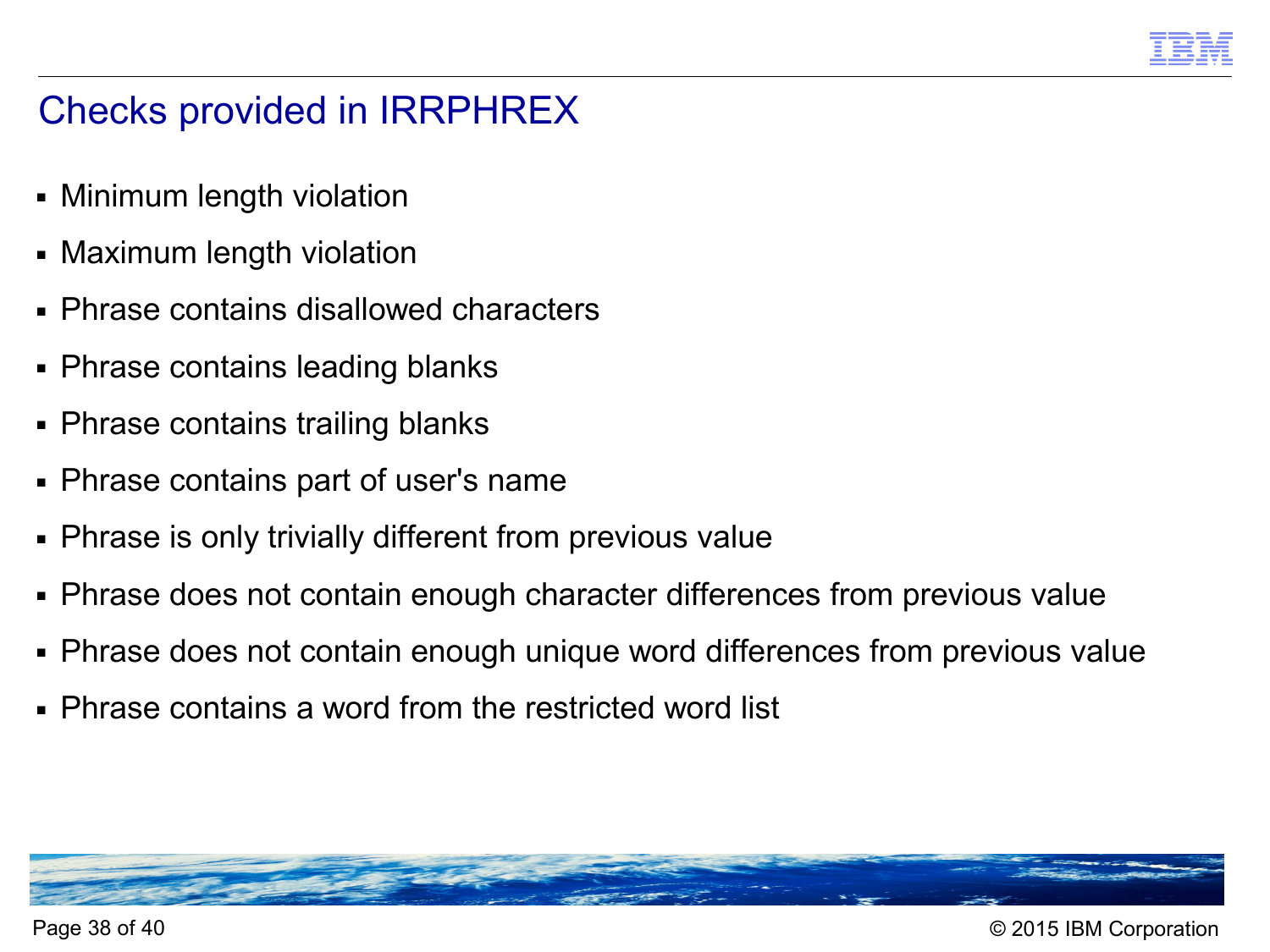

# Lessons learned – What can you do?

- Gnash teeth
- Pull out hair
- Curl up in a fetal position
- Drink heavily
- Unplug your server



<http://www.theonion.com/articles/after-checking-your-bank-account-remember-to-log-o,32260/>



Page 39 of 40 © 2015 IBM Corporation